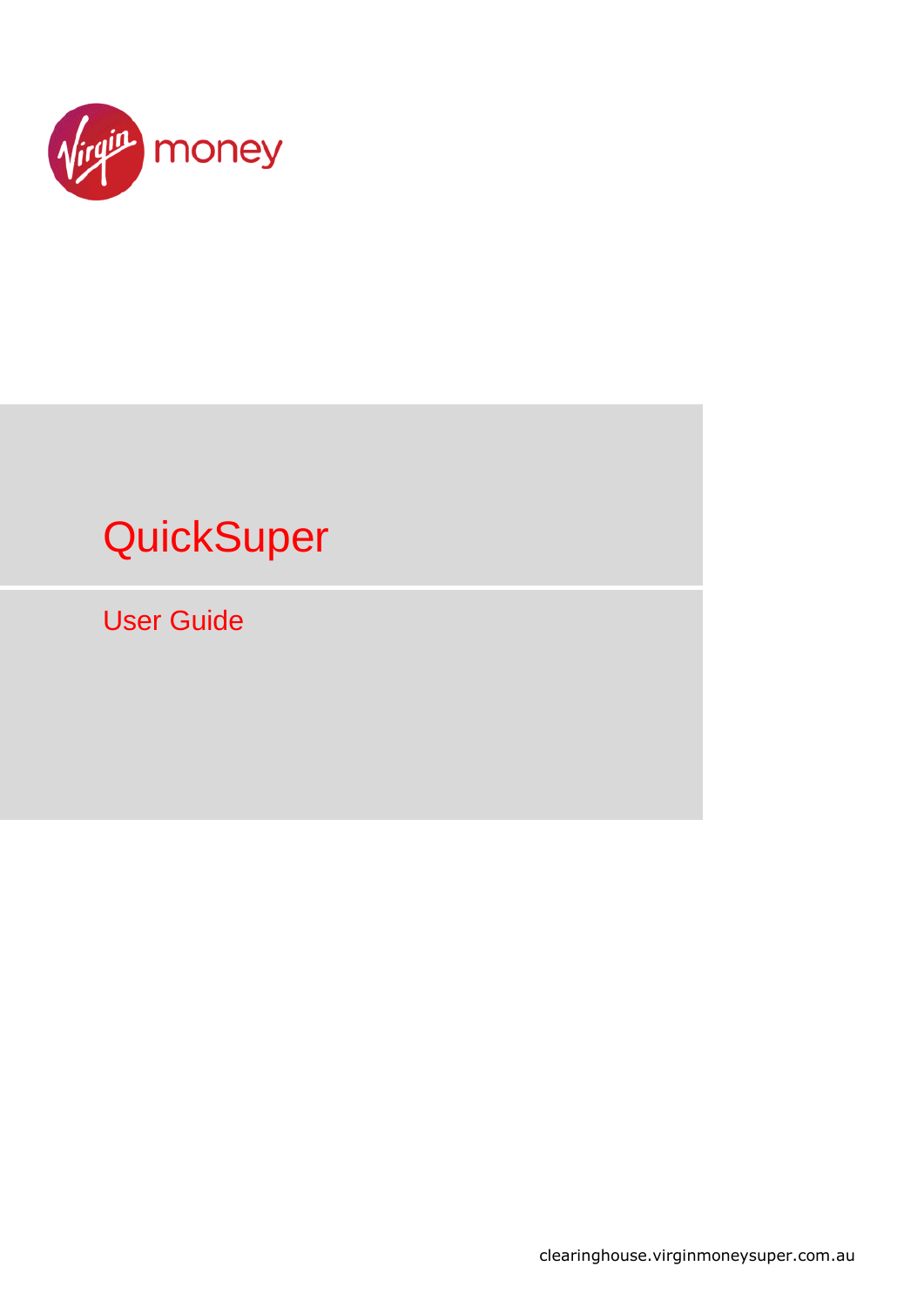# **Document History**

| Date        | <b>Description</b>                            |
|-------------|-----------------------------------------------|
| 26 Jul 2010 | Initial release                               |
| 20 May 2011 | Updated to include EFT payment method.        |
| 03 Nov 2011 | Updated to reflect fund registration changes. |
| 30 Mar 2012 | Updated employee upload screenshot.           |
| 07 Dec 2014 | Updated to include SuperStream information    |

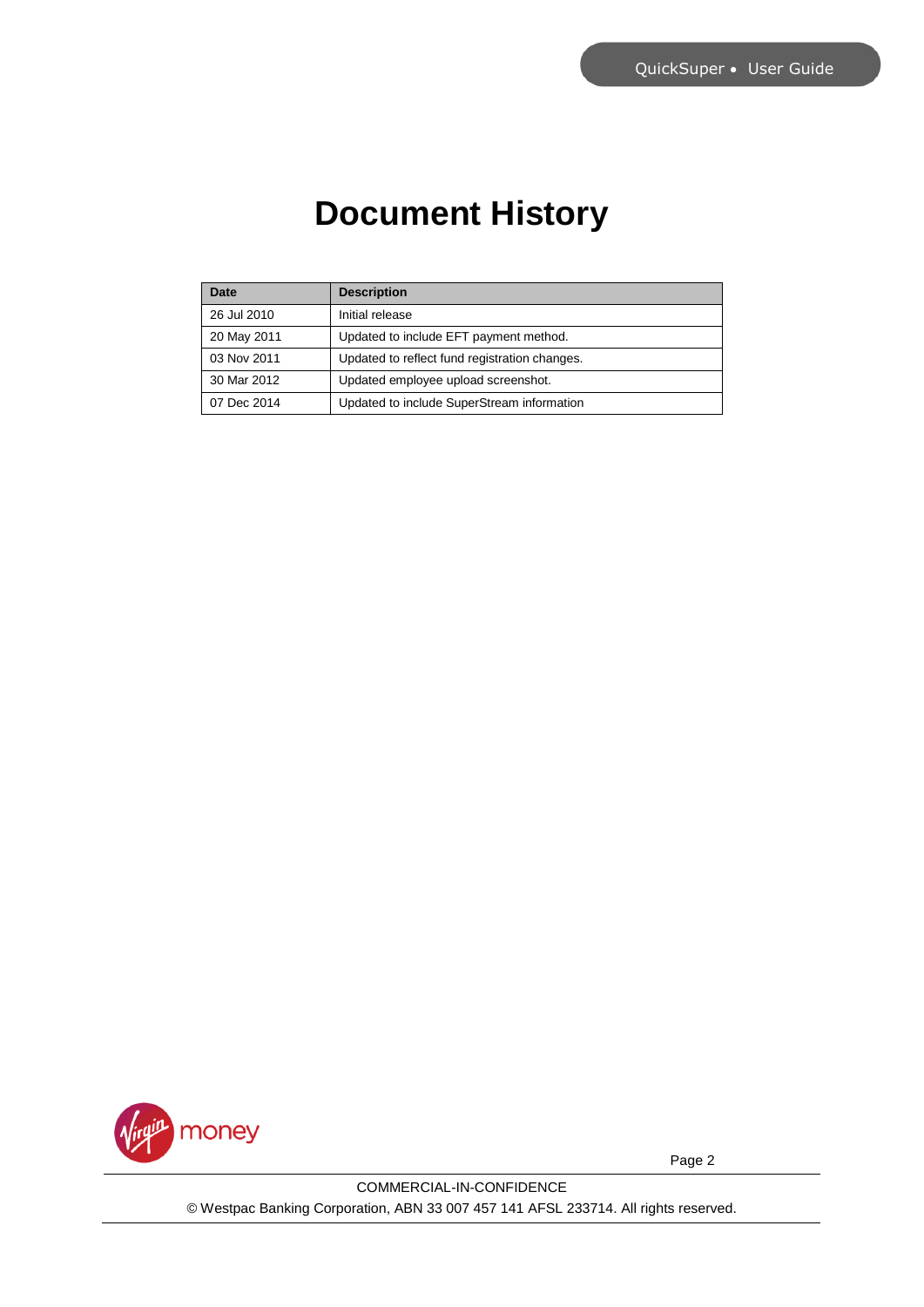# **Table of Contents**

| $\mathbf{1}$            |  |
|-------------------------|--|
| 1.1                     |  |
| 1.2                     |  |
| $\overline{2}$          |  |
| 2.1                     |  |
| 2.2                     |  |
| 2.3                     |  |
| 3                       |  |
| 3.1                     |  |
| 3.2                     |  |
| 3.3                     |  |
| 3.4                     |  |
| 3.5                     |  |
| 3.6                     |  |
| 3.7                     |  |
| 4                       |  |
| 4.1                     |  |
| 4.2                     |  |
| 4.3                     |  |
| 4.4                     |  |
| 5                       |  |
| 6                       |  |
| $\overline{\mathbf{z}}$ |  |
| 7.1                     |  |
| 7.2                     |  |
| 7.3                     |  |

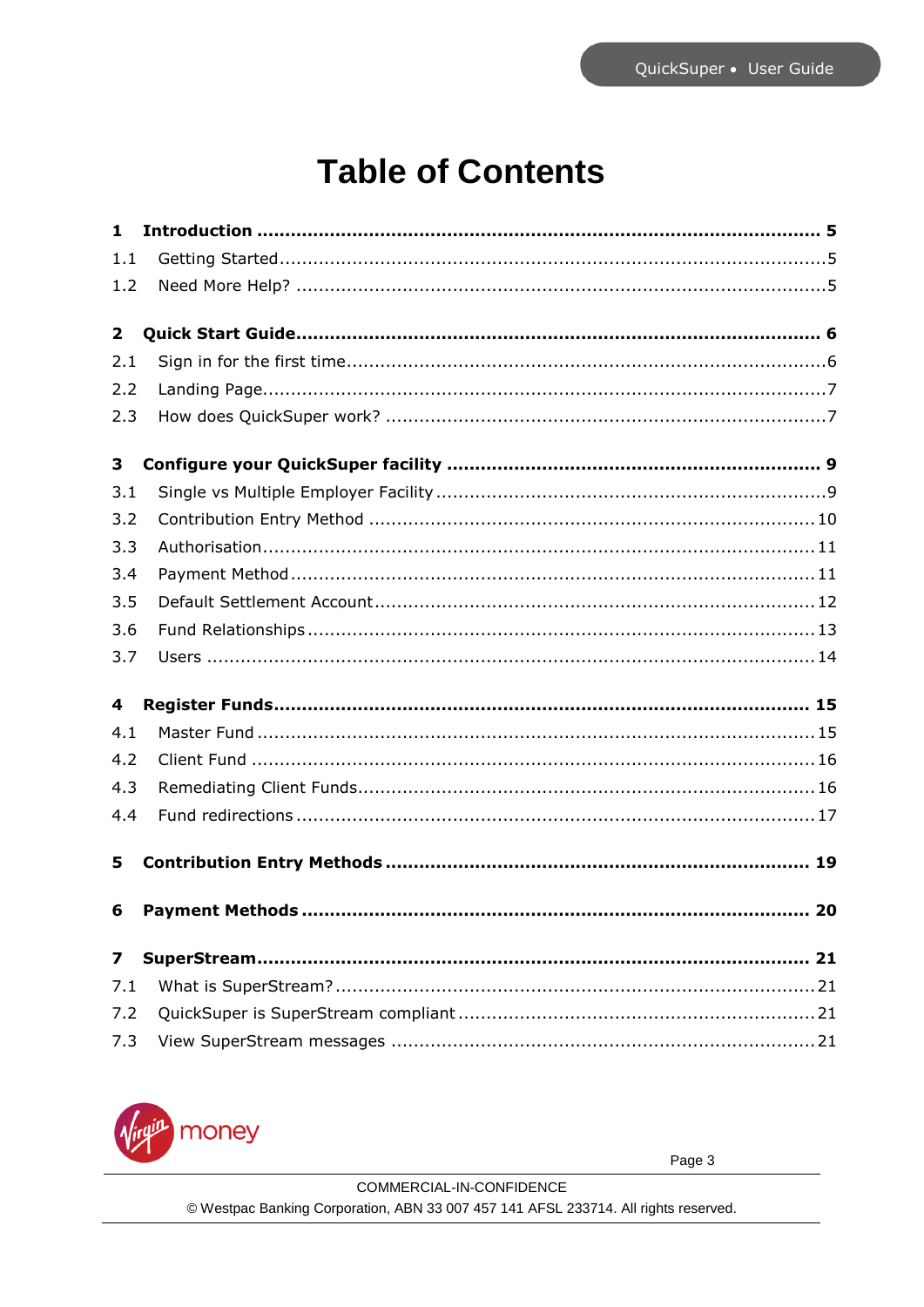| 8.1 |                                                                                              |  |
|-----|----------------------------------------------------------------------------------------------|--|
| 8.2 |                                                                                              |  |
| 8.3 |                                                                                              |  |
| 9   |                                                                                              |  |
| 9.1 |                                                                                              |  |
| 9.2 |                                                                                              |  |
|     |                                                                                              |  |
|     |                                                                                              |  |
|     |                                                                                              |  |
|     | 11.2 Do I need to bank with Westpac in order to use QuickSuper? 30                           |  |
|     |                                                                                              |  |
|     | 11.4 Under a Multiple Employer Facility, can I create users limited to certain Employers?.30 |  |
|     | 11.5 What email notifications will I receive from QuickSuper around contribution             |  |
|     | 11.6 Why don't I see any SuperStream messages sent on my behalf? 31                          |  |
|     | 11.7 How do I send SuperStream compliant messages to my employees with SMSFs?32              |  |
|     |                                                                                              |  |

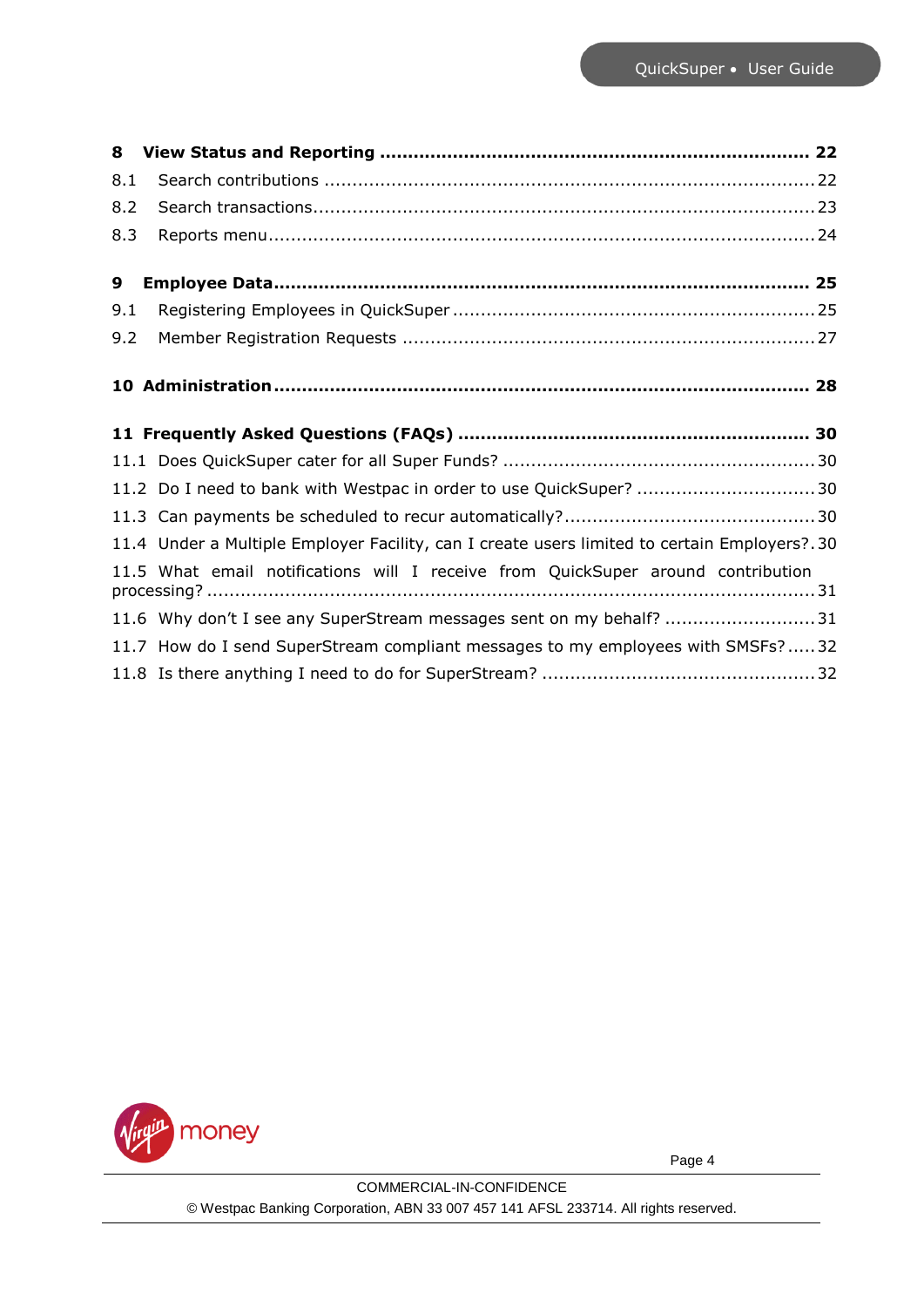### <span id="page-4-0"></span>**1 Introduction**

Welcome to QuickSuper! This user guide is provided to help you start processing contributions in QuickSuper.

### <span id="page-4-1"></span>**1.1 Getting Started**

We understand that some QuickSuper clients want to get started immediately. For you, we have developed the Quick Start Guide in Section [2](#page-4-3) with the basic steps to get you going. You can then refer to the user guide as you need for more details.

Otherwise, please read through the guide to familiarise yourself with the process and various features of QuickSuper.

In addition to this User Guide, there are two supplementary guides (available in the Downloads section) covering key aspects of QuickSuper in more detail.

- Entering contributions this guide includes the available options for entering your contribution information into QuickSuper, including step by step instructions of each available method
- Paying for contributions this guide includes the available options for making payments to QuickSuper to pay for the contributions you have entered

### <span id="page-4-2"></span>**1.2 Need More Help?**

If this user guide doesn't provide all the help you need:

- You can access online help for any screen by clicking on the **?** (question mark symbol) in the top right of every screen.
- You can find guides and other product documentation by selecting the **Downloads** item on the QuickSuper main menu.
- <span id="page-4-3"></span> You can contact the QuickSuper Customer Care team using the details found on the **Contact Us** link shown at the bottom of every page.

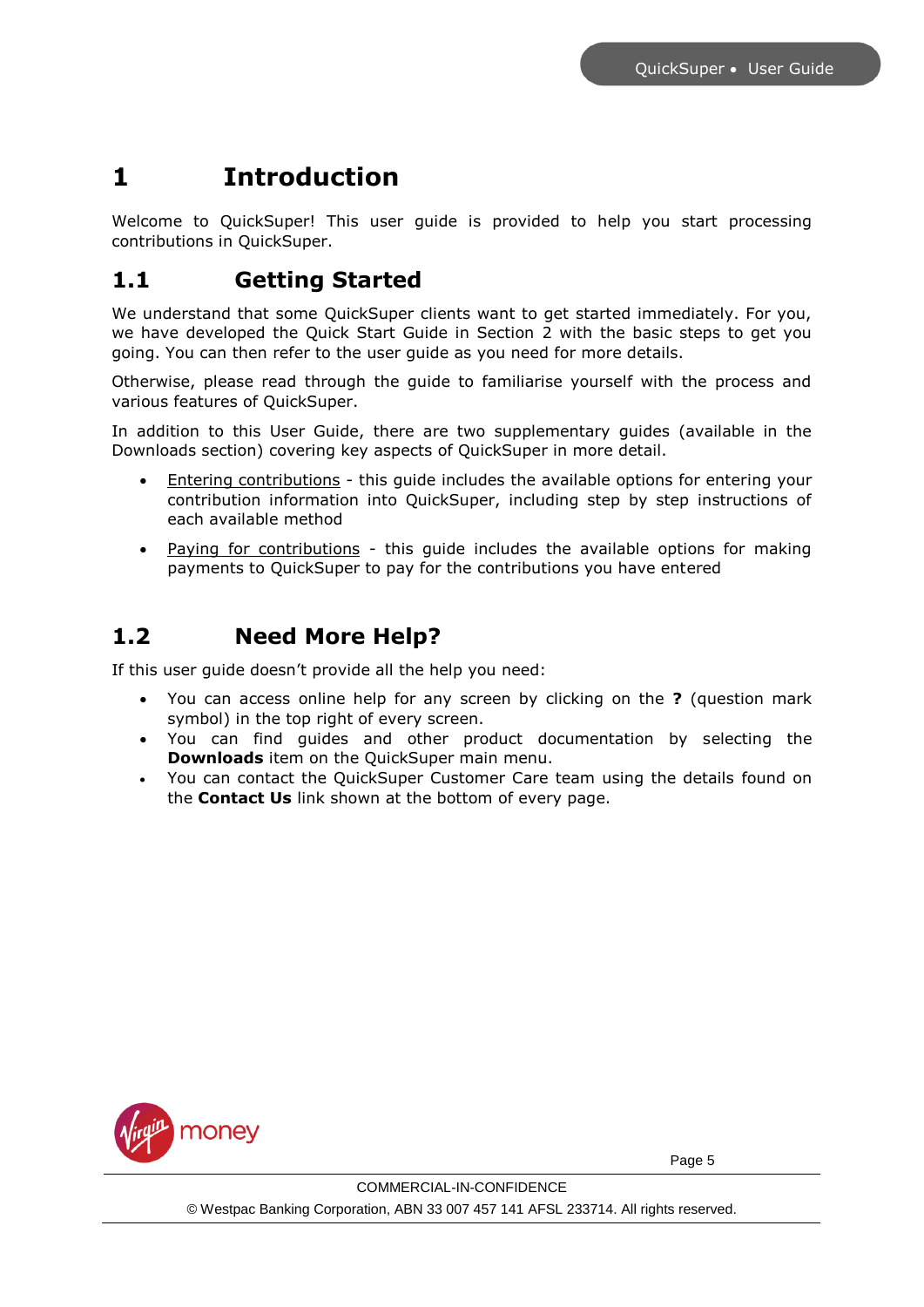## <span id="page-5-0"></span>**2 Quick Start Guide**

### <span id="page-5-1"></span>**2.1 Sign in for the first time**

Accessing the system for the first time is different depending on whether you are the nominated administrator for your company or not.

#### **Sign in as company administrator**

You will have received a welcome email from QuickSuper containing a Login Name and temporary Password. Please follow these steps to sign in:

- 1. Enter the provided details into the Login Name and Password fields and click on **Sign In**.
- 2. As the password provided was a temporary password only, you will now be asked to change your password. For security reasons, the password you choose must be at least 8 characters in length and contain at least 1 letter and 1 number. Passwords may not contain tabs or non-printable characters.

Enter your chosen password into the New Password and Confirm New Password fields and click on **Save**.

TIP: You should be aware that for additional security, your password will expire after 42 days and QuickSuper will then ask you to change your password again. You cannot change your password to one you have used recently.

- 3. Select two security questions and enter appropriate answers. These may be used to identify you for password resets or other support purposes. Once entered, click on **Save**.
- 4. As the company administrator, you are expected to read and accept the QuickSuper Terms and Conditions. Please click on the 'View QuickSuper Terms and Conditions' link, tick the displayed tick boxes to confirm your acceptance and click on **Continue**.
- 5. The next step allows you to choose the payment method you will use to pay for contributions. The available payment methods are documented in a separate guide 'Paying for contributions' which you can read by clicking on the link included on the screen. Select your preferred method and click on **Continue**.

NOTE: If you have a Multiple Employer Facility, you will be given an additional option 'Select per Employer' to enable different payment methods for different employers.

TIP: If you are not sure yet what method to use, you can change your selection later on the Payment Method item under the Administration menu.

6. For clients with a single employer facility: You will now be prompted to enter a settlement account. If you chose 'Direct Debit' as your payment method, the settlement account will be debited to pay for contributions. For all clients it will also be credited where contributions are to be returned to you. Enter the BSB, Account Number and Account Name as registered with your bank. If paying via direct debit, you will also need to tick a box to confirm your acceptance of this. Once complete, click on **Save**.

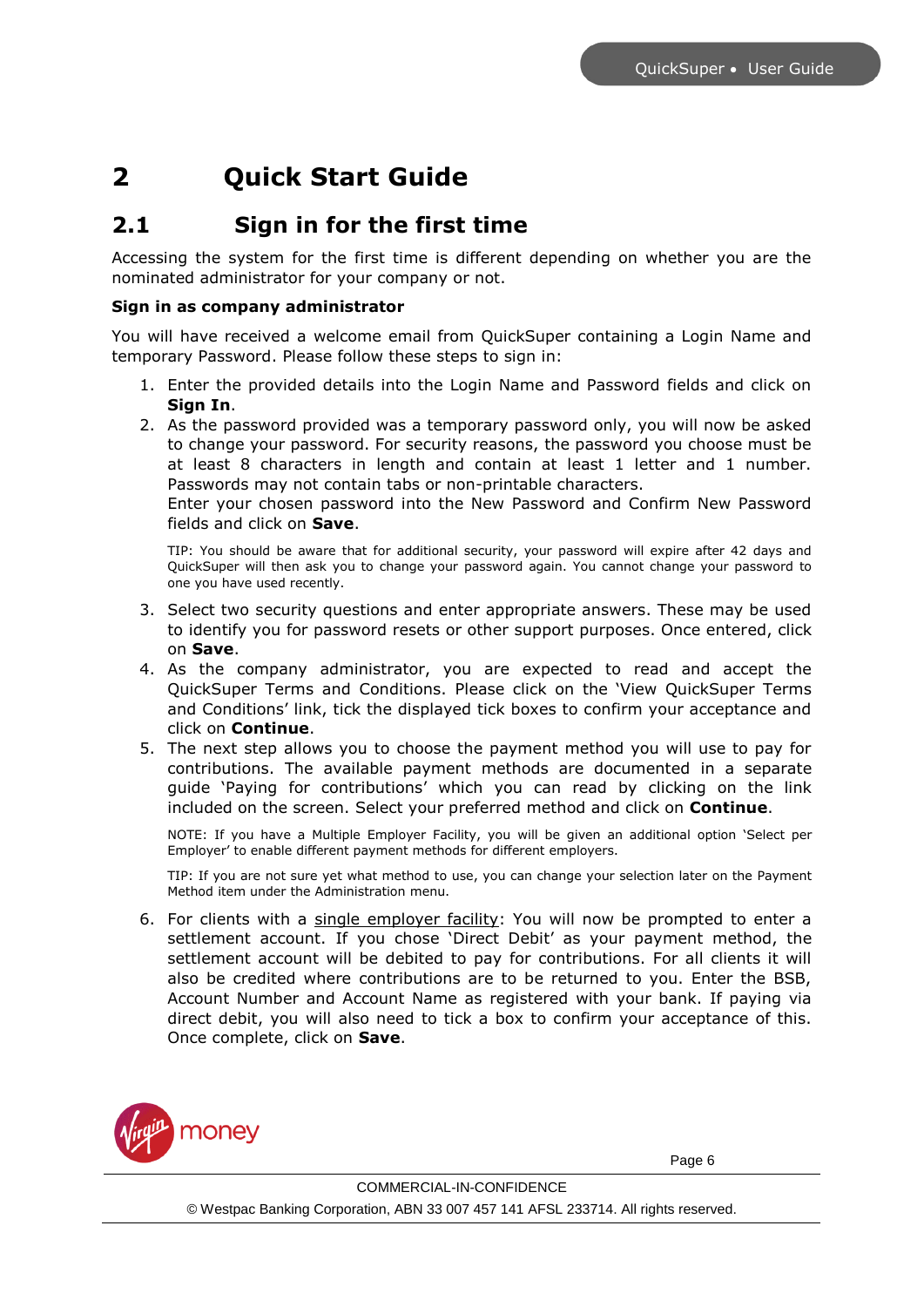For clients with a multiple employer facility: You will be directed to Step 7. You will be given the opportunity to enter settlement account details when creating new employers. Refer to Section 3.5 of this User Guide.

TIP: Although QuickSuper allows you to register accounts with any Australian financial institution, not all accounts allow direct debits. Please check with your bank to ensure that your nominated account can be debited.

7. The final step of the process is choosing the method you will use to enter contributions. The two methods (create online contributions and upload contribution files) are documented in a separate guide 'Entering Contributions' which you can read by clicking on the link included on the screen. Select your preferred method and click on **Continue**.

TIP: If you are not sure yet what method to use, you can change your selection later on the Preferences item under the Administration menu.

8. You are finished and can start using QuickSuper.

TIP: If you click **Cancel** on any of the initial sign in pages, you can come back to them later by signing in again. You do not need to repeat any completed steps. For example, if you cancel on the Terms and Conditions page, you can sign in later using your new password. You will not need to change your password or enter security questions/answers as these steps are complete.

TIP: Latest News Item will display on initial sign in. This can be accessed in the News item on the left hand menu after logging in.

#### **Sign in as company user**

If you are signing in as a company user (i.e. not the company administrator) you also will have received a welcome email from QuickSuper. Please follow these steps to sign in:

- 1. Sign in as per Step 1 above.
- 2. Change password as per Step 2 above.
- 3. Enter security questions and answers as per Step 3 above.
- 4. You are finished and can start using QuickSuper.

### <span id="page-6-0"></span>**2.2 Landing Page**

Once you have signed in, you will be presented with a dashboard which summarises key information about your QuickSuper facility.

The QuickSuper main menu is located on the left hand side. The menu items will vary depending on your user rights.

### <span id="page-6-1"></span>**2.3 How does QuickSuper work?**

This section provides a brief description of how QuickSuper works to help in your understanding.

1. Configure your QuickSuper facility to suit your requirements.

TIP: Please refer to section [3](#page-8-0) for more details on this.

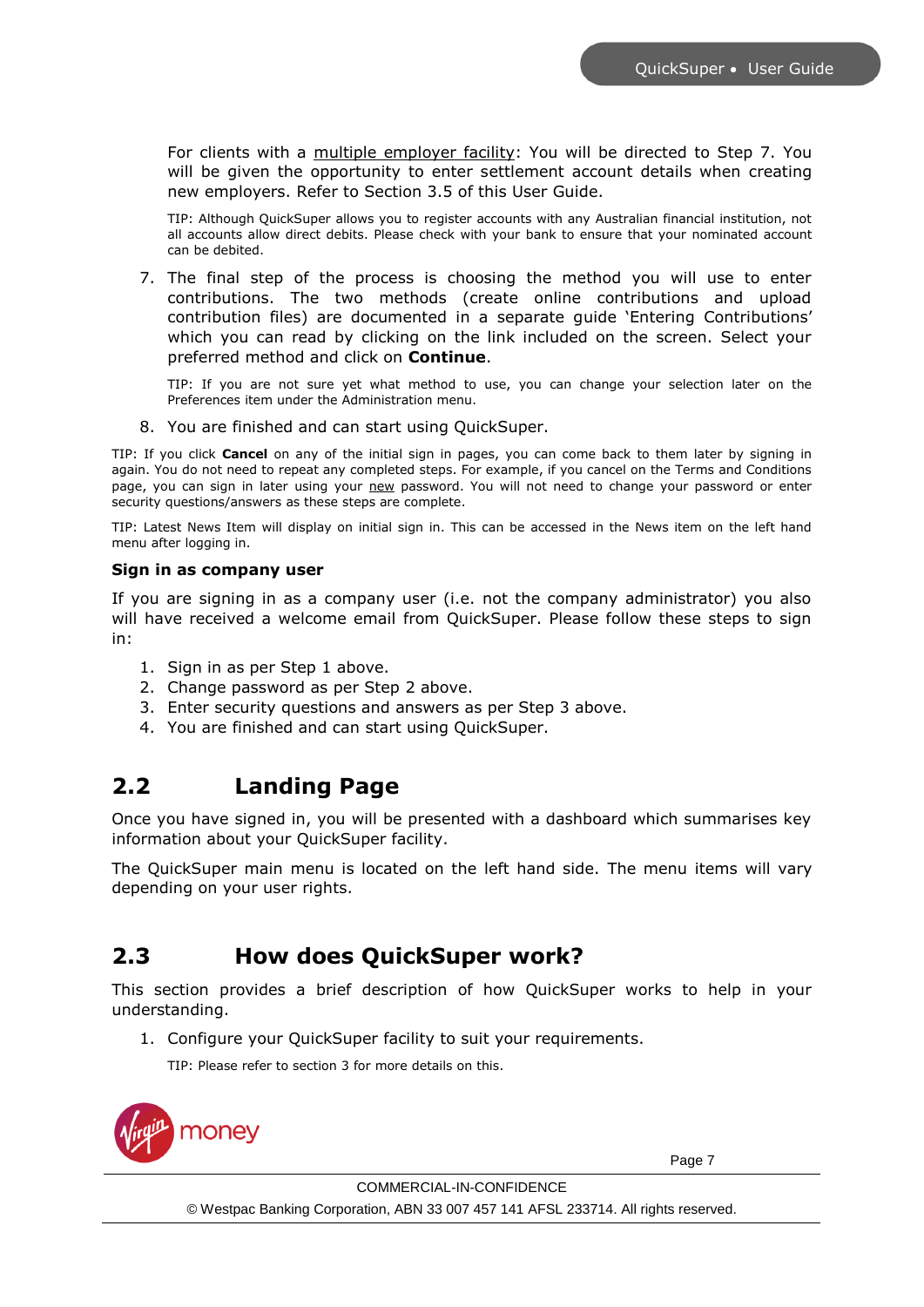2. Register any funds (e.g. self-managed super funds) that are not already preregistered on the QuickSuper fund database.

TIP: Please refer to section [4](#page-14-0) for more details on this.

3. Enter contributions into QuickSuper, either by creating online or uploading a contribution file, including an optional authorisation step.

TIP: Please refer to section [5](#page-18-0) for more details on this.

4. Pay for contributions depending on the payment method you have chosen.

TIP: Please refer to section [6](#page-19-0) for more details on this.

5. Assuming your payment is successful, QuickSuper will make the payment to the fund. If your payment results in a SuperStream message, you can view the message sent to the fund.

TIP: Please refer to section [7](#page-20-0) for more details on this.

6. You can view the status of contributions and obtain reports summarising your processing.

TIP: Please refer to section [8](#page-21-0) for more details on this.

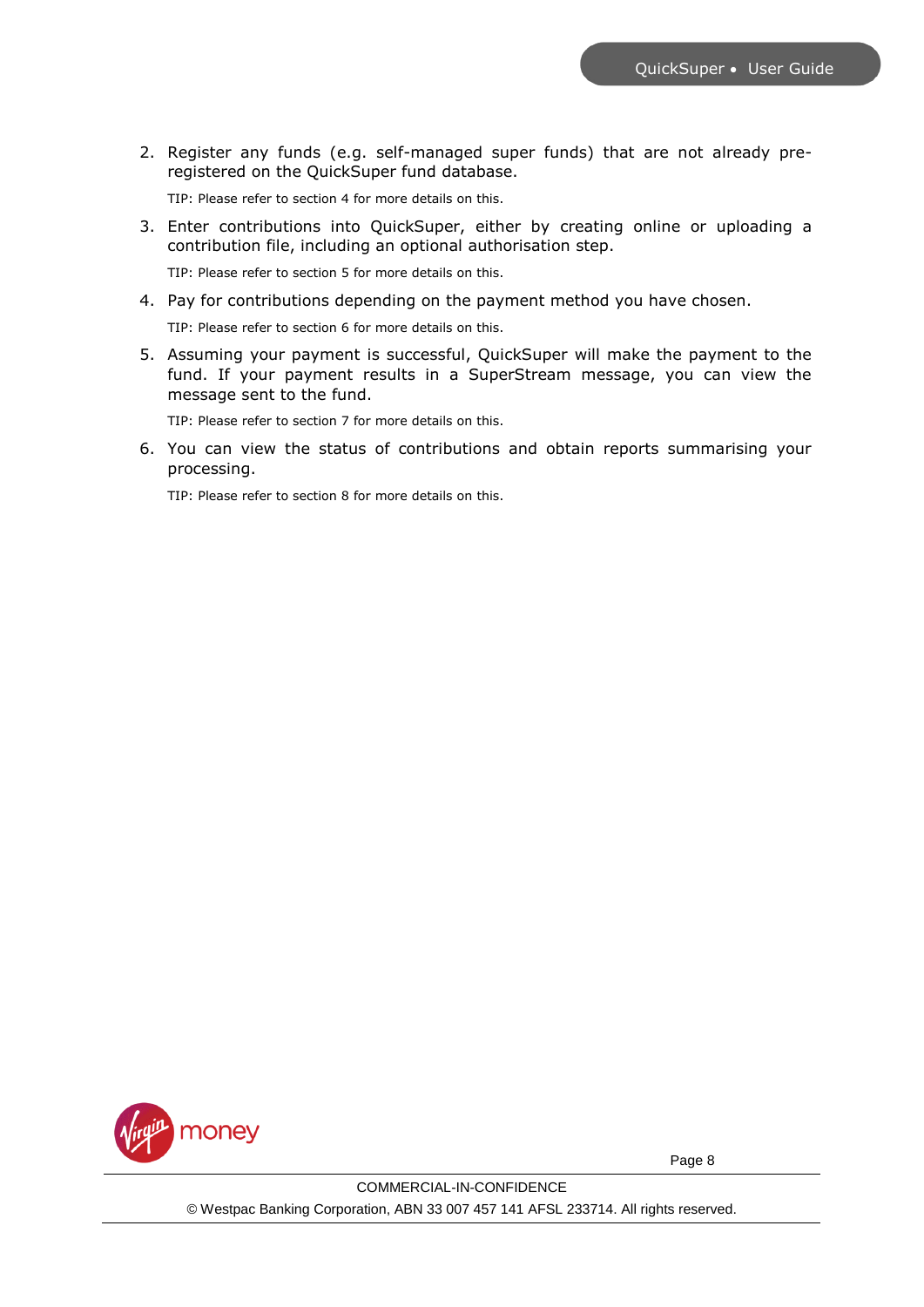### <span id="page-8-0"></span>**3 Configure your QuickSuper facility**

### <span id="page-8-1"></span>**3.1 Single vs Multiple Employer Facility**

When your company is registered within QuickSuper it is configured as either a single employer facility or a multiple employer facility. A single employer facility means you will only make contributions on behalf of one business. A multiple employer facility means you will make superannuation contributions on behalf of multiple businesses within QuickSuper.

The QuickSuper main menu will vary based on your facility type:

- If you have a single employer facility you will see a menu item called 'Employees', with a 'View Employees' link under it. The image on the left is an example of a single employer facility.
- If you have a multiple employer facility you will see a menu item called 'Employers', with a 'View Employers' link under it. The image on the right is an example of a multiple employer facility.

If you have been registered with the wrong facility type please contact the QuickSuper helpdesk.

#### **Single employer facility Multiple employer facility**

- **Employees Employers**
- ▶ View Employees **Acceleration** View Employers
- <span id="page-8-2"></span>▶ Upload Employees **Internal Employees**

- 
- 

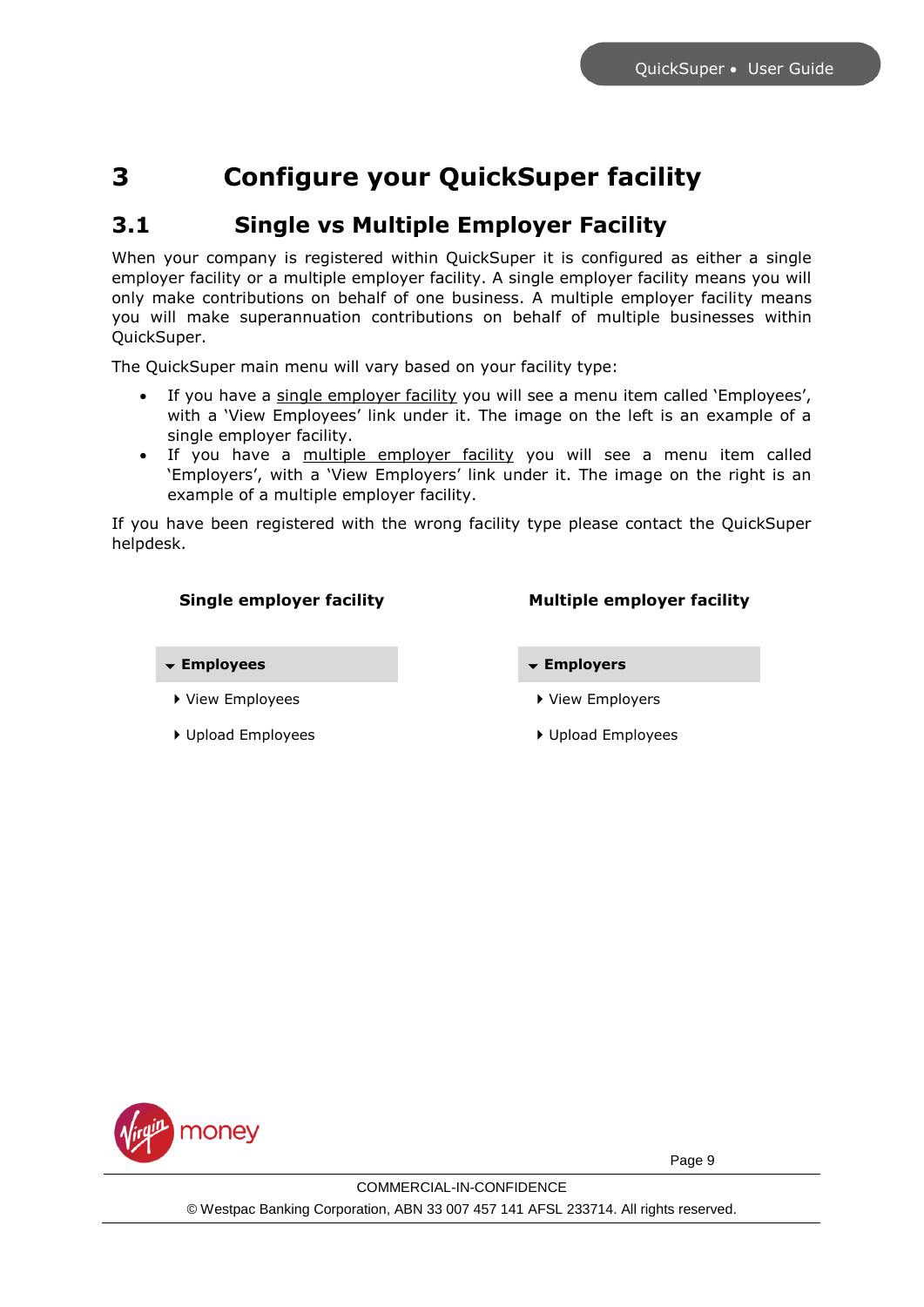### <span id="page-9-0"></span>**3.2 Contribution Entry Method**

The contribution entry method refers to the way you will enter contributions into QuickSuper. You have two options:

1. Create online contributions. This option means you will register all your employees within QuickSuper then use the QuickSuper screens to edit and submit contributions. Employees can be registered individually via the QuickSuper screens or in bulk via an employee file.

If you have this option you will see 'Online Contributions' on the QuickSuper main menu. The image on the left is an example of this.

2. Upload contribution files. This option means your company system will keep track of employee details and you will provide a contribution file that contains all the employee contribution details.

If you have this option you will see 'Contribution Files' on the QuickSuper main menu. The image on the right is an example of this.

### **Create online contributions Upload contribution files**

- **Online Contributions Contribution Files**
- ▶ Create New 2008 2012 2012 2014 2015 2016 2017 2018 2019 2012 2014 2017 2018 2019 2019 2017 2018 2019 2019 201
- ▶ View In Progress (0)  $\longrightarrow$  View In Progress (0)
- ▶ View Processed **Department Of Allen Wiew Files**
- 
- 
- 
- 

The first person to have signed in for your company will have been asked to select a contribution entry method as part of the initial sign in process. If you would like to change your contribution entry method, click **Administration** on the QuickSuper main menu, and then click **Preferences**. The 'Company Preferences' page allows you to tick/untick the two options. Most QuickSuper clients will only require one of the options to be ticked, however if you require both options for some reason (e.g. you are managing multiple businesses which require different entry methods within a single facility), then you may tick both options.

**Note:** the 'Company Preferences' page is only available to users that have the right to edit company details.

The method that you use to enter contributions into QuickSuper is an important decision to make. For that reason, we provide a separate guide to help you determine the best method for your business. For more information about the contribution entry method please read the document 'Entering Contributions'. This can be found after you sign in by clicking **Downloads** on the QuickSuper main menu.

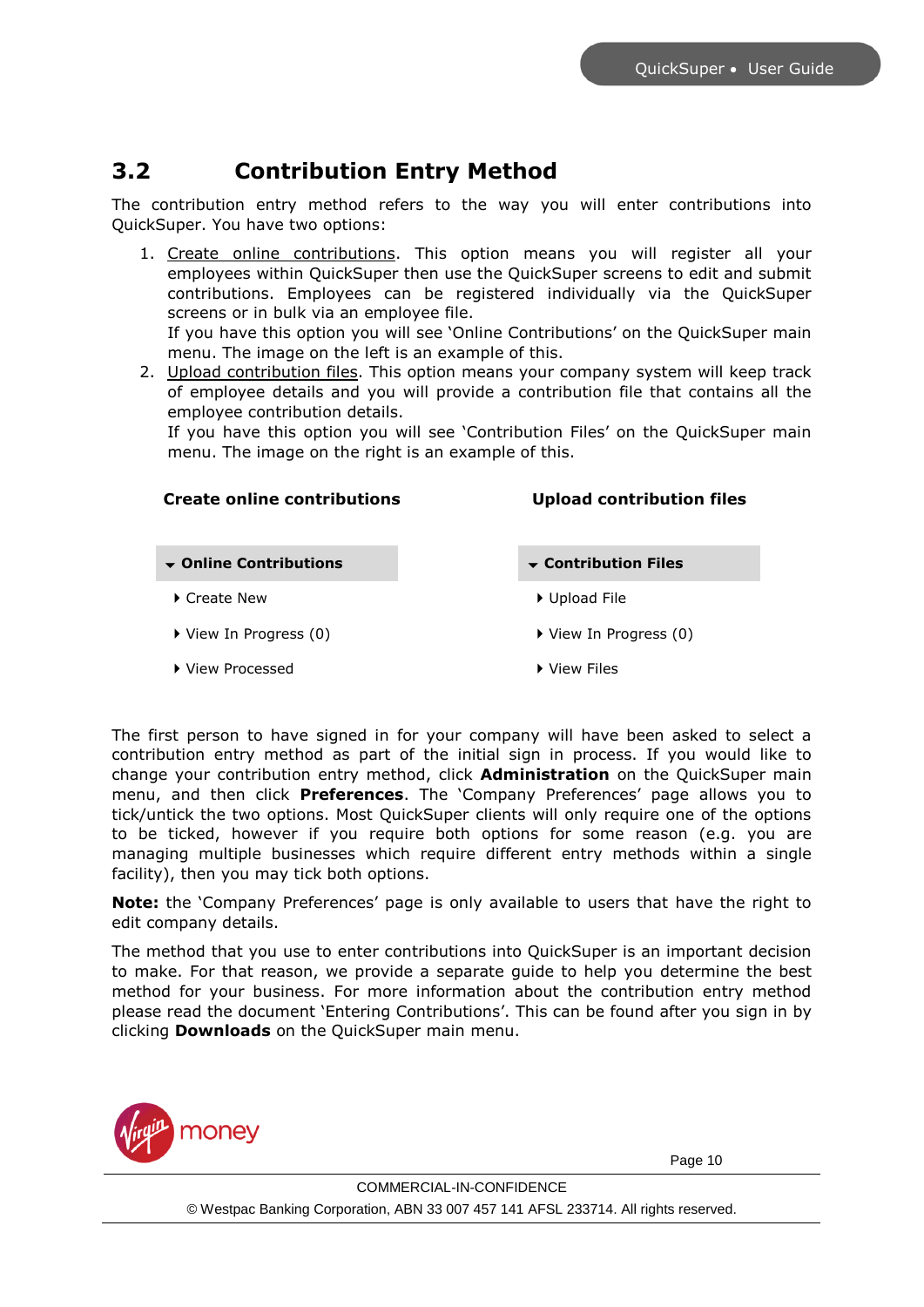### <span id="page-10-0"></span>**3.3 Authorisation**

The authorisation preference will apply to all contributions regardless of how they have been entered or how they will be paid for. QuickSuper offers three levels of authorisation for submitting contributions:

- 1. No authorisation. This is the default setting in QuickSuper. It means a user will submit the contributions then QuickSuper will process those contributions. Nobody is required to review and authorise the contributions.
- 2. Single authorisation. This means a user will submit the contributions, then another user will authorise the contributions. QuickSuper will not process the contributions until they have been authorised.
- 3. Dual authorisation. This means a user will submit the contributions, then two other users will authorise the contributions. QuickSuper will not process the contributions until both users have authorised.

**Note:** only users with the 'Authorise Contributions' right have the ability to authorise.

If you would like to change the authorisation level for your company, click **Administration** on the QuickSuper main menu, then click **Preferences**. The 'Company Preferences' page has a dropdown box called 'Authorisation Model'. Select the appropriate level then click **Save**. Note, the 'Company Preferences' page is only available to users that have the right to edit company details.

### <span id="page-10-1"></span>**3.4 Payment Method**

The payment method refers to the way you will pay QuickSuper for contributions. This is different to the method by which QuickSuper may then pay the fund.

The method that you use to pay QuickSuper for contributions is an important decision to make. For that reason, we provide a separate guide to help you determine the best method for your business. For more information about the payment method please read the document 'Paying for contributions'. This can be found after you sign in by clicking **Downloads** on the QuickSuper main menu.

The first person to have signed in for your company will have been asked to select a payment method as part of the initial sign in process. If you would like to change your payment method, click **Administration** on the QuickSuper main menu, and then click **Payment Method**. Note: this page is only available to users that have the right to edit company details.

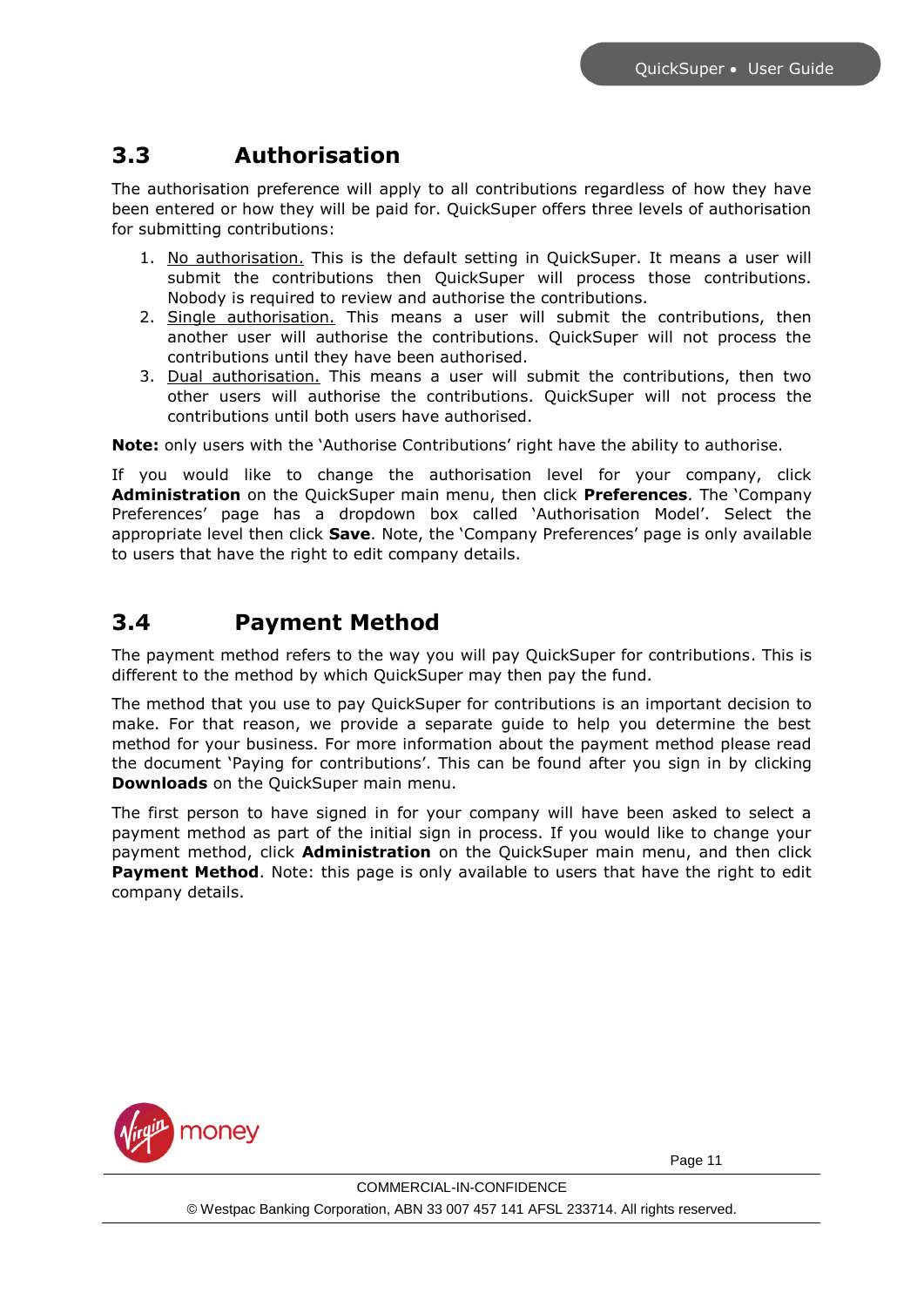### <span id="page-11-0"></span>**3.5 Default Settlement Account**

If you have selected 'Direct Debit' as your payment method, the settlement account is the account QuickSuper will debit after you submit contributions. For all clients it is also the account QuickSuper will credit if contributions are to be returned to you.

If you have a single employer facility, follow these steps to view your settlement account:

- 1. Click **Administration** on the QuickSuper main menu.
- 2. Click **Default Settlement A/C**.
- 3. The 'Default Settlement Account Details' page shows the current account details. To edit these details click **Change Account**.
- 4. Edit the account details, tick the box (applicable only if paying via direct debit), and then click **Save** to save your changes.

If you have a multiple employer facility, you will assign a settlement account to each employer. QuickSuper will ask you to enter the settlement account details at the time of creating the employer. You cannot create an employer without a settlement account.

Once you have created the employer, follow these steps to view the settlement account details:

- 1. Click **View Employers** on the QuickSuper main menu.
- 2. Select the radio button to the left of the employer you wish to view then click **View Details**.
- 3. On the 'Employer Details' page, select the 'Bank Account' tab.
- 4. The 'Bank Account' page shows the current account details for this employer. To edit these details click **Change Account**.
- 5. Edit the account details, tick the box (applicable only if paying via direct debit), and then click **Save** to save your changes.

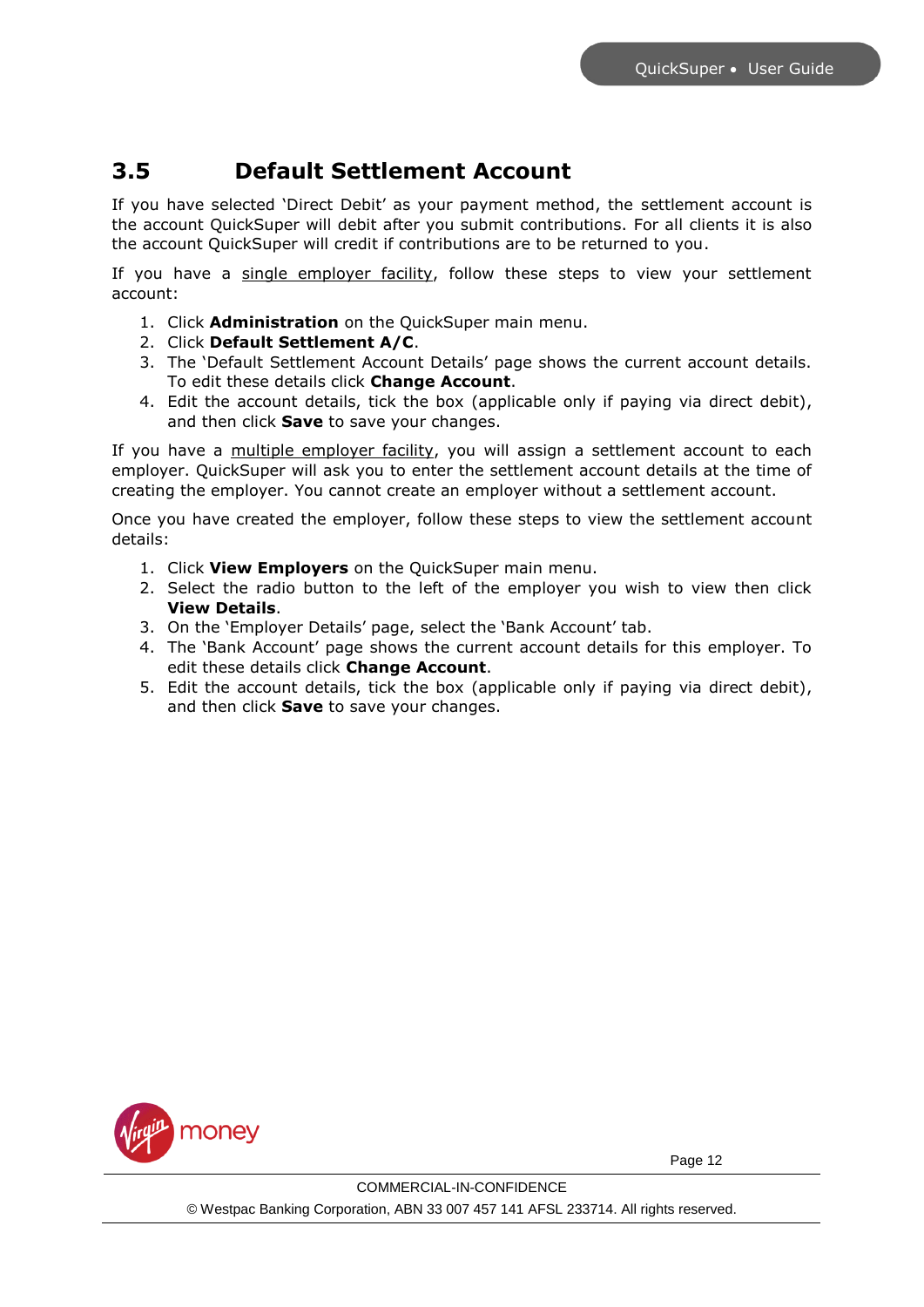### <span id="page-12-0"></span>**3.6 Fund Relationships**

The purpose of creating fund relationships in QuickSuper is to:

- Store the relationship information between an employer and a fund (e.g. Fund Employer ID provided by the super fund to identify your business)
- Define the superannuation funds that your business has a default fund relationship with. This will make it easier to register employees in QuickSuper as well as determining the types of SuperStream messages sent to the fund.

If you have a single employer facility, follow these steps to create and view your fund relationships:

- 1. Click **Administration** on the QuickSuper main menu.
- 2. Click **Fund Relationships**.
- 3. The 'Fund Relationships' page shows the current fund relationships for this employer.
- 4. To add a new fund relationship, click **Create New Relationship**. You will be asked to input the fund's information and the Fund Employer ID. Check the 'Default Fund' box to determine whether this is a default fund.
- 5. To edit existing fund relationships already established, select the fund using the ratio button and click **View Details** and then click **Edit.**

If you have a multiple employer facility, you will need to assign fund relationships to each employer. QuickSuper will ask you to establish fund relationships at the time of creating the employer.

Once you have created the employer, follow these steps to view the fund relationships details:

- 1. Click **View Employers** on the QuickSuper main menu.
- 2. Select the radio button to the left of the employer you wish to view then click **View Details**.
- 3. On the 'Employer Details' page, select the 'Fund Relationships' tab.
- 4. The 'Fund Relationships' page shows the current fund relationships for this employer.
	- a. To edit existing fund relationships already established, select the fund using the ratio button and click **View Details** and then click **Edit.**
	- b. To add a new fund relationship, click **Create New Relationship**. You will be asked to input the fund's information and the Fund Employer ID. Check the 'Default Fund' box to determine whether this is a default fund.

**Note:** The Fund Employer ID is an identifier that a fund may allocate to an employer. The employer is then expected to provide this ID when submitting employee contributions to the fund. Some funds may refer to the Fund Employer ID as an 'employer ID' or a 'plan code'.

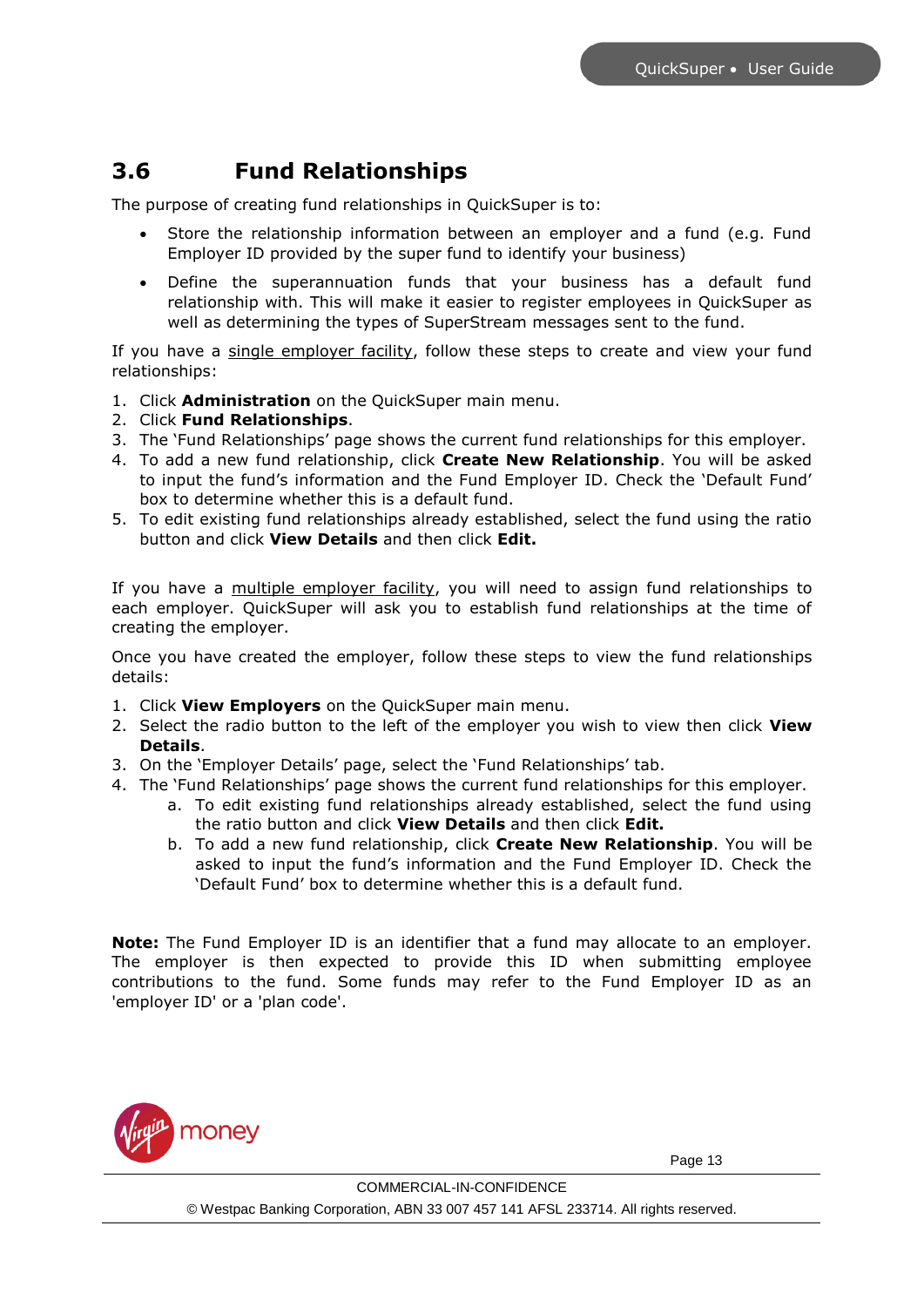### <span id="page-13-0"></span>**3.7 Users**

Initially your company will have only one user – the company administrator. This user will have the ability to create new users in QuickSuper as required by your business.

### **View existing users**

To view the list of users already registered within QuickSuper follow these steps:

- 1. Click **Administration** on the QuickSuper main menu.
- 2. Click the **Users** link.
- 3. The 'Manage Users' page shows the list of users. A maximum of 10 users is shown at any one time. You may browse through the list of users by clicking the **Next 10** link on the bottom right of the page. Alternatively you may click **Export Users** to download a summary file that contains all the users.

### **Create a new user**

To create a new user within QuickSuper, follow these steps:

- 1. Click **Administration** on the QuickSuper main menu.
- 2. Click the **Users** link.
- 3. On the 'Manage Users' page click **Create New User**. Note: this button is only available if you have the right to edit users.
- 4. On the 'Create New User' page enter the user's details. Note: the value you enter into the Login field will be the value the user must enter into the Login Name field on the 'Sign In' page.

Assign the appropriate rights to the user by ticking the necessary checkboxes. For more information about each right, view the online help for this page.

Complete the remaining steps on this page and then click **Save** to create the user.

5. Once the user is saved, QuickSuper will send an email to user's email address. The email will contain login details and instructions to log on to QuickSuper.

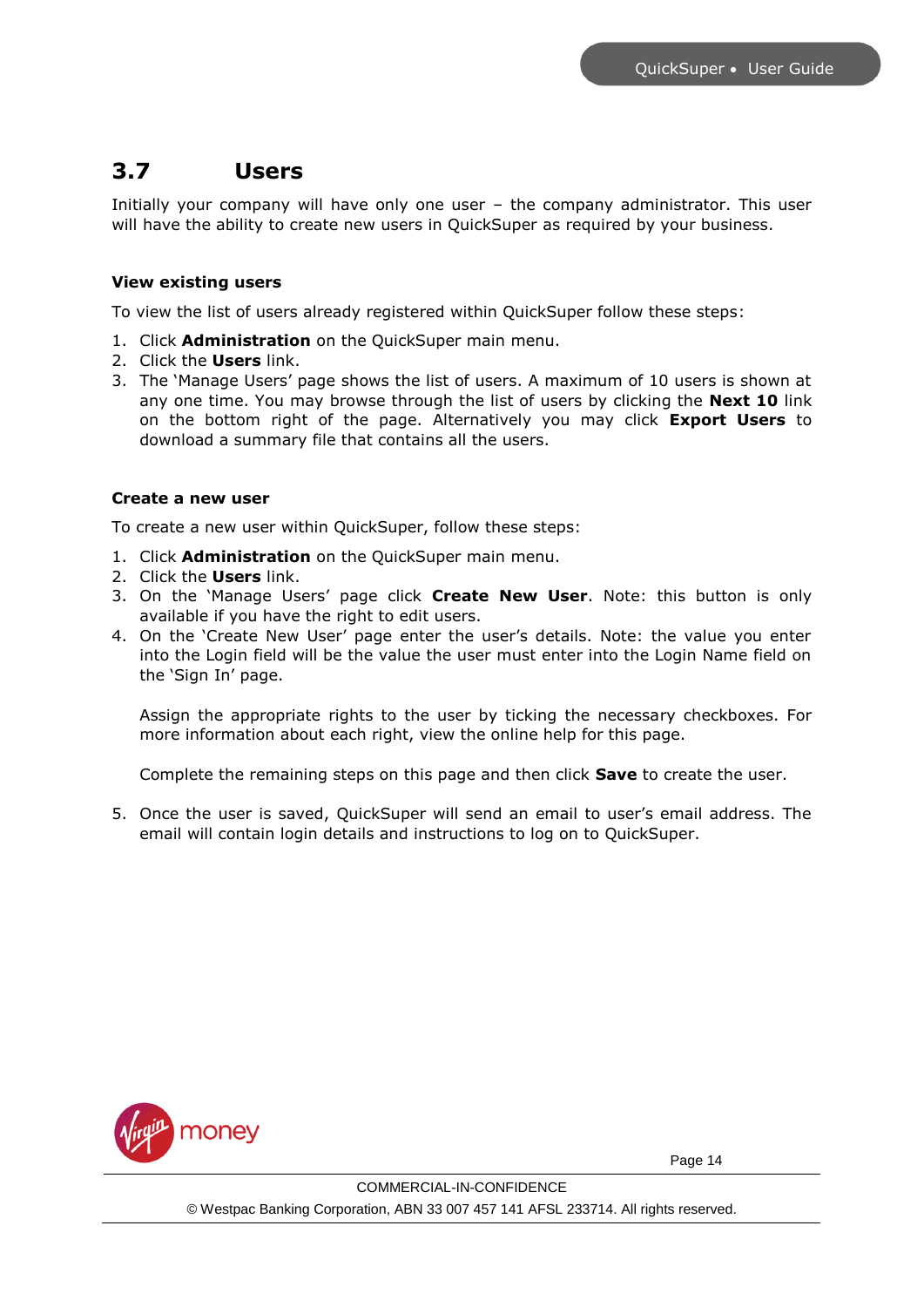### <span id="page-14-0"></span>**4 Register Funds**

To make contributions to funds, the details of the fund you wish to pay must be preregistered in QuickSuper. To make things easier for you, QuickSuper already has commonly used funds pre-registered in our database. If you want to make contributions to one of these funds, you can enter your contributions with the appropriate USI or Fund ID and we will ensure that the payment and remittance are provided to the fund.

If you need to make a contribution to a fund which is not already listed (e.g. selfmanaged super fund), you will need to create your own 'client fund' to use.

The following sections contain more details on this process. It is important to understand the distinction between Master Funds and Client Funds.

### <span id="page-14-1"></span>**4.1 Master Fund**

QuickSuper maintains a list of funds for you to use. This list is known as the 'master fund' list and contains all APRA regulated funds located on the Fund Validation Service (FVS) hosted by the Australian Taxation Office (ATO).

As part of the SuperStream requirements, all APRA regulated funds are required to have a Unique Superannuation Identifier (USI). A USI is used to uniquely identify a superannuation fund's products and will dictate the destination of the contributions. You can use a fund's USI in the Funds search screen to determine if the fund is already available for use.

It is recommended that you use USIs to identify fund products when submitting contributions. However, during the transition period, you may also use one of the following identifiers:

- Superannuation Product Identification Number (SPIN) SPIN is an industry standard identifier for a superannuation fund. The fund ID of such funds will be in the form 'SPINXXX9999AU' where 'XXX9999AU' is the SPIN code for the fund.
- Australian Business Number (ABN) There are also some large public funds that do not have a SPIN code. In some cases, these will also be a master fund in QuickSuper using their Australian Business Number (ABN). You can use a fund's ABN in the Funds search screen to determine if the fund is already available for use. The fund ID of such funds will be in the form 'ABN99999999999' where '99999999999' is the ABN for the fund.

Information such as the USI, ABN, SPIN, payment method, account details and contact details are stored for each fund. If any details change, the QuickSuper team will update the master list to reflect the change.

To view the list of funds already registered in QuickSuper click the **View Funds** link on the QuickSuper main menu.

You may use the following methods to view the funds:

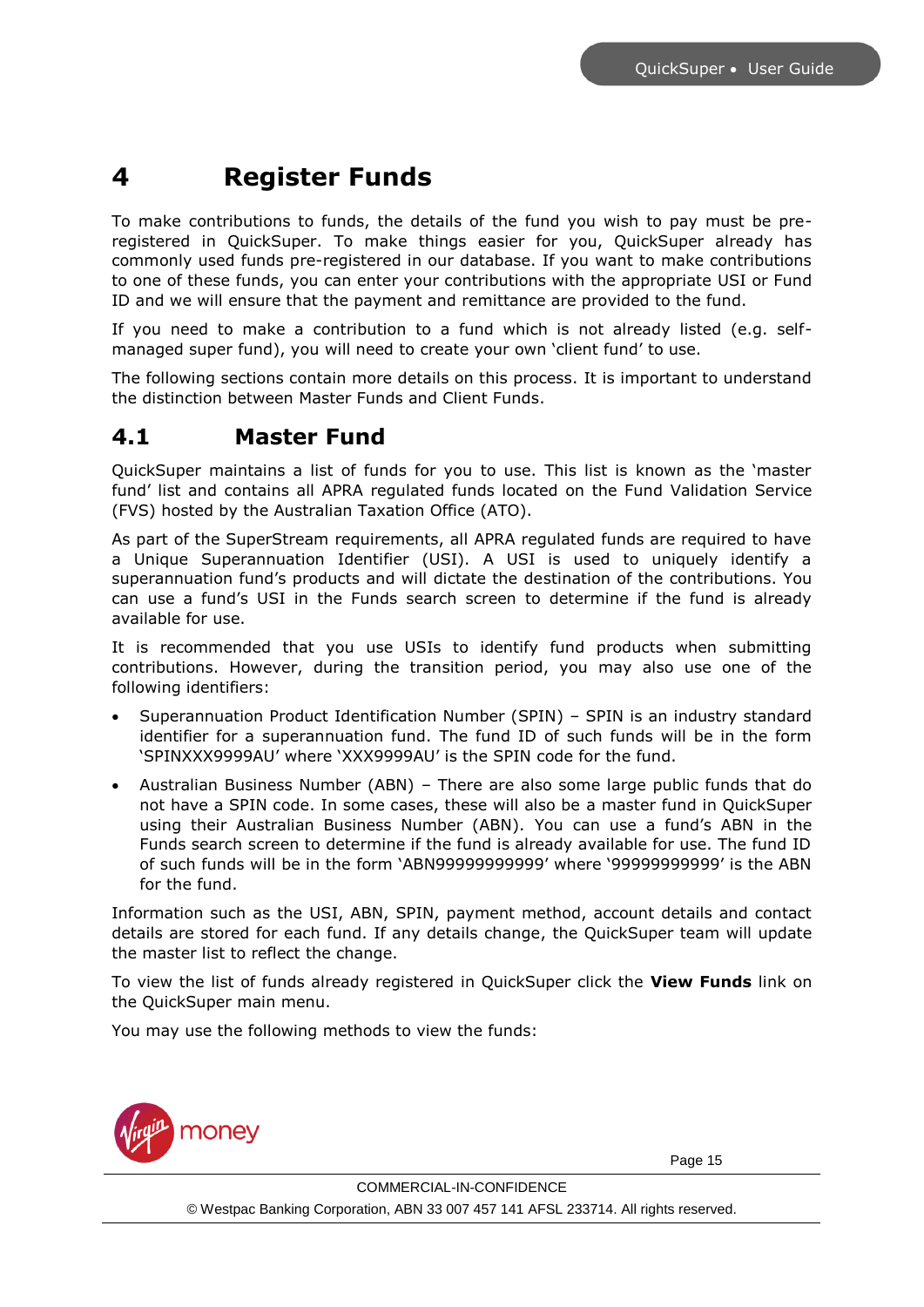- 1. View funds page by page. Funds are listed in alphabetical order. A maximum of 10 funds is shown at any one time. You may view the next 10 funds by clicking the **Next 10** link on the bottom right of the page.
- 2. Export funds to a file. You may click **Export Funds** to download a summary file containing all the registered funds.
- 3. Search for a fund. You may enter the Fund name, ID, SPIN, USI or ABN of a particular fund into the field at the top of the page then click **Search**.

### <span id="page-15-0"></span>**4.2 Client Fund**

If a fund you require is not in the master fund list, you may add a client fund. This will be the case if they are Self-Managed Super Funds. Follow these steps to add a client fund:

- 1. Click the **Create Fund** link on the QuickSuper main menu or click **Create Fund** on the 'Search Funds' page.
- 2. You will first be asked to enter the fund's SPIN, USI or ABN. Follow the instructions on the page, and then click **Next** to continue. QuickSuper will check if the fund already exists and display the options available based on the data you have entered.
- 3. If the fund does not exist, you will be asked to confirm whether you wish to add a new fund. If you do choose to add a new fund, click **Next** to continue.
- 4. On the 'Fund Details' page, you will need to complete all the mandatory fields. Note that the 'Account Information' section of this page allows you to select the method to pay this particular fund. To be SuperStream compliant the payment method needs to be electronic.

You will be required to enter bank account details and select a preference for remittance email; and provide an Electronic Service Address (ESA). The ESA is necessary to receive data messages associated with the contributions sent in a SuperStream compliant manner.

5. Once all the mandatory fields have been completed, click **Save**.

Once you have saved your fund, it will appear on the 'Search Funds' page (see image in section [4.1\)](#page-14-1). To view the funds that have been created by your company (i.e. not part of the master fund list) simply use the filtering menu on the right hand side of the screen (below the Help button).

### <span id="page-15-1"></span>**4.3 Remediating Client Funds**

### **4.3.1 Clean Up**

To ensure your contributions are paying to the correct destination, QuickSuper provides a clean-up function that will list all of the client funds which were created more than a

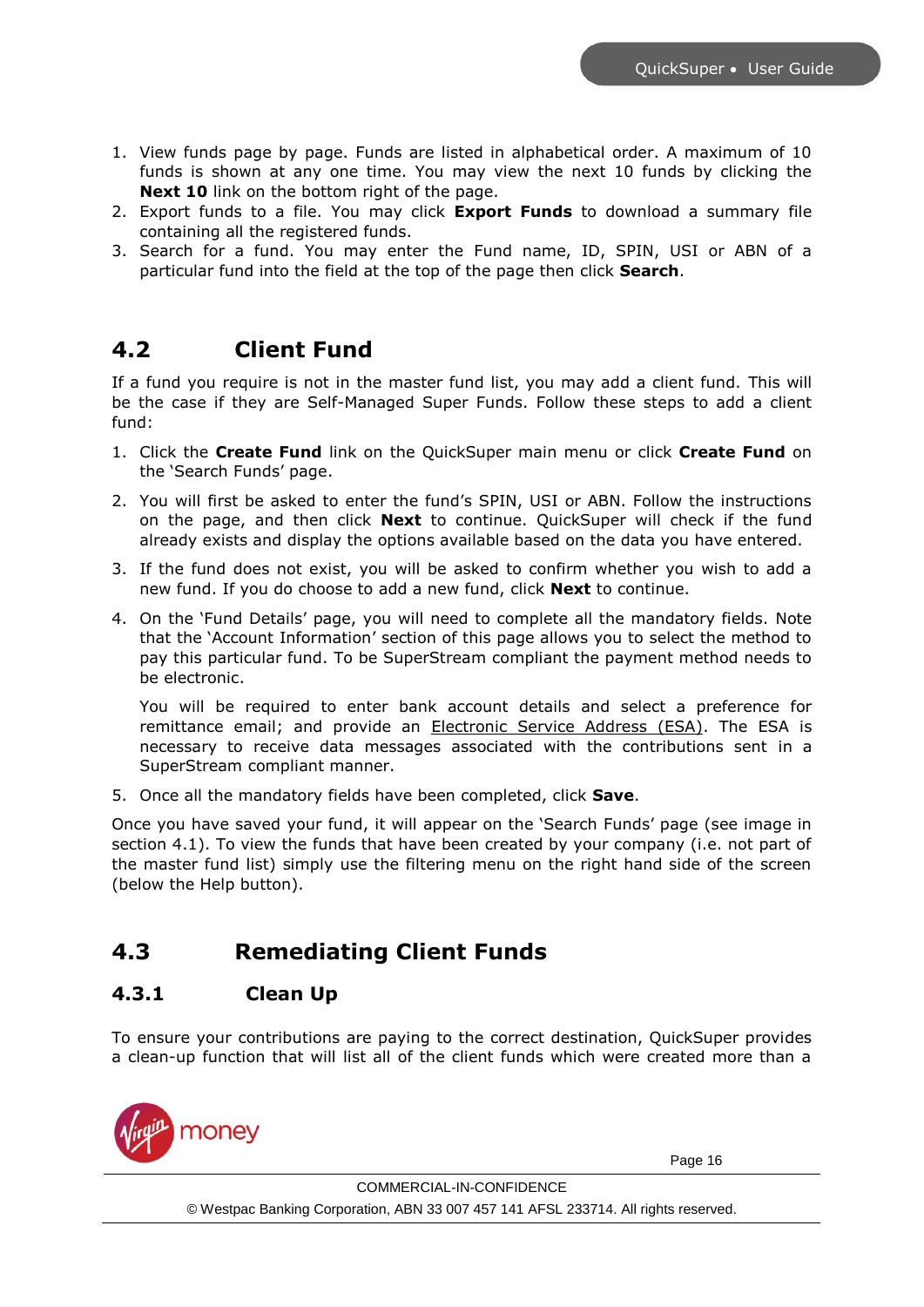year ago but have not been contributed to in the last 12 months. If these funds are no longer required they should be marked as inactive.

The 'clean-up' function can be accessed via the Clean Up menu item under Funds. You can mark all listed funds as inactive, in bulk, by clicking **Next**. If a fund is marked as inactive, you can re-activate it if it is required later. That is, the clean-up function does not delete client funds.

Follow the instructions on screen to complete the clean-up.

Alternatively, you can review each fund individually by using the radio button to select a particular fund and clicking **View Details**. You can remediate the fund by either:

- Redirecting to a master fund
- Marking it as inactive
- Changing its ABN
- Reviewing it later

TIP: When you select a fund with a suggested change under the Client Clean Up page, you will be prompted to view the suggested change by clicking on **View Suggestion** on the Fund Details page before you can edit or perform other actions on the fund.

### **4.3.2 Suggested Changes**

In some cases, QuickSuper staff may proactively raise a suggested change to use a fund from our master list instead of the details you have registered yourself. These suggested changes may be visible via the 'Suggested Changes' menu item under 'Funds'. We recommend that you review and action any items that may appear in the list on a regular basis to ensure your employee contributions are being sent to the right fund and account.

### <span id="page-16-0"></span>**4.4 Fund redirections**

Fund redirection is only relevant if you have chosen to upload contribution files. It is a useful tool that allows you to map your own specific fund identifiers to a master fund.

### **Why would you want to use fund redirection?**

Some QuickSuper clients already have predefined codes for their funds within their payroll system and cannot easily switch to use the master fund ID (equivalent to the USI). They would like to use the QuickSuper master fund because that means they don't have to manage payment details, but they would also like to use their existing fund codes in the contribution file. The fund redirection feature allows you to create a mapping from your fund identifier to a QuickSuper master fund ID (USI) to allow you to use your own identifier going forward, whilst still benefiting from QuickSuper's registered payment details for the fund.

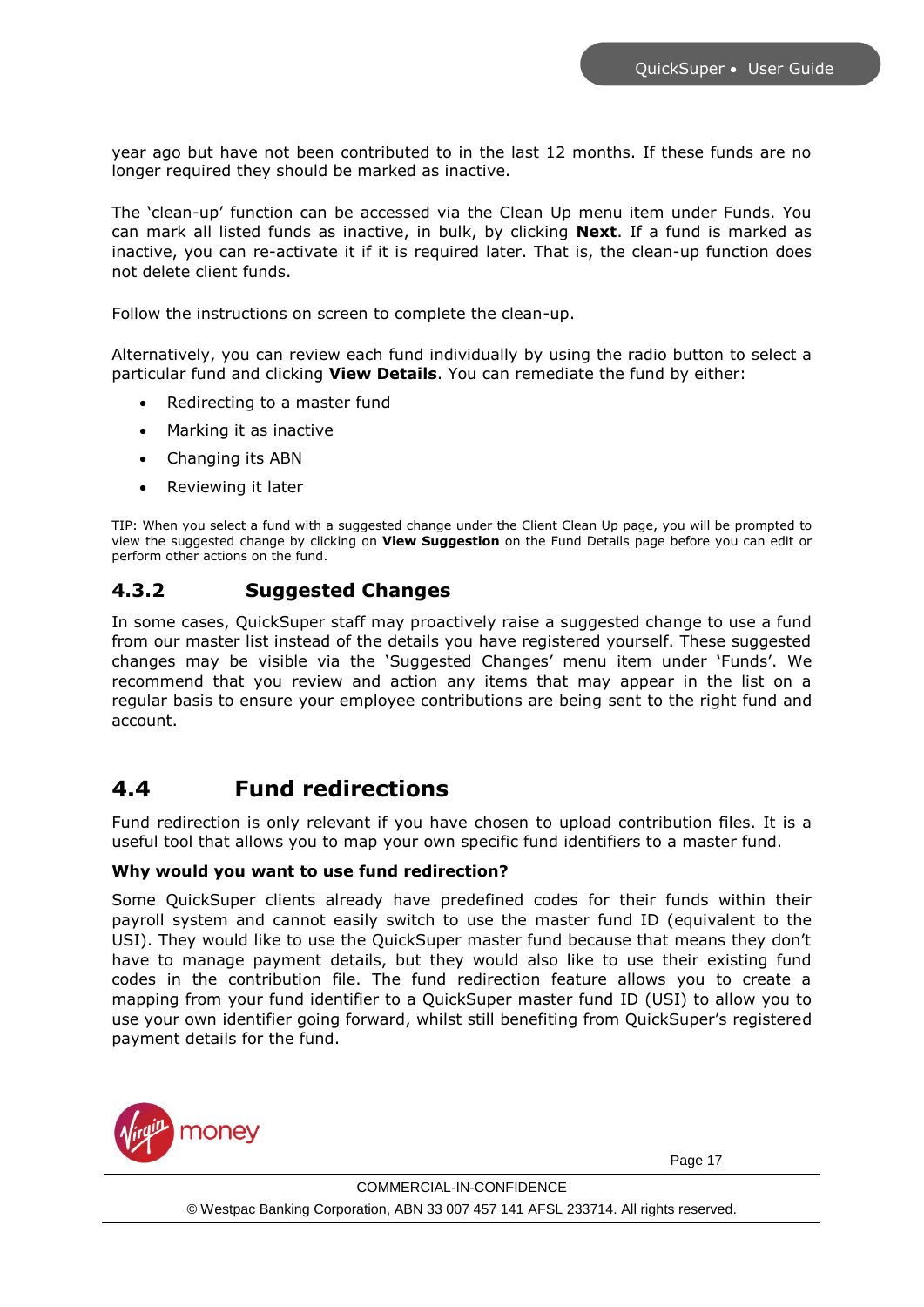For example, an employee may make contributions to BT Business Super. This fund is registered in the QuickSuper master fund list as fund ID (USI) 'WFS0112AU'. In standard processing, to make a contribution to this fund you must provide fund ID (USI) 'WFS0112AU' in the contribution file. However this may be difficult for your company to do. This fund may already be predefined in your system with a code of 'BTBus'. You may be able to provide 'BTBus' but you cannot provide 'WFS0112AU'. In this case you can create a client fund for 'BTBus' and redirect this fund to 'WFS0112AU'.

To redirect a fund, follow the steps below:

- 1. Click the **View Funds** link on the main menu and use the **Search Funds** screen to find the master fund you wish to redirect to.
- 2. Click on the fund name to view the fund details.
- 3. Click **Create redirect to this fund** to display the **Create New Fund Redirect** page.
- 4. Enter your identifier for this fund in the Fund ID field (e.g. 'BTBus'), select the preferred fund name to use and click on Save. The fund redirection will be created and is ready for use.

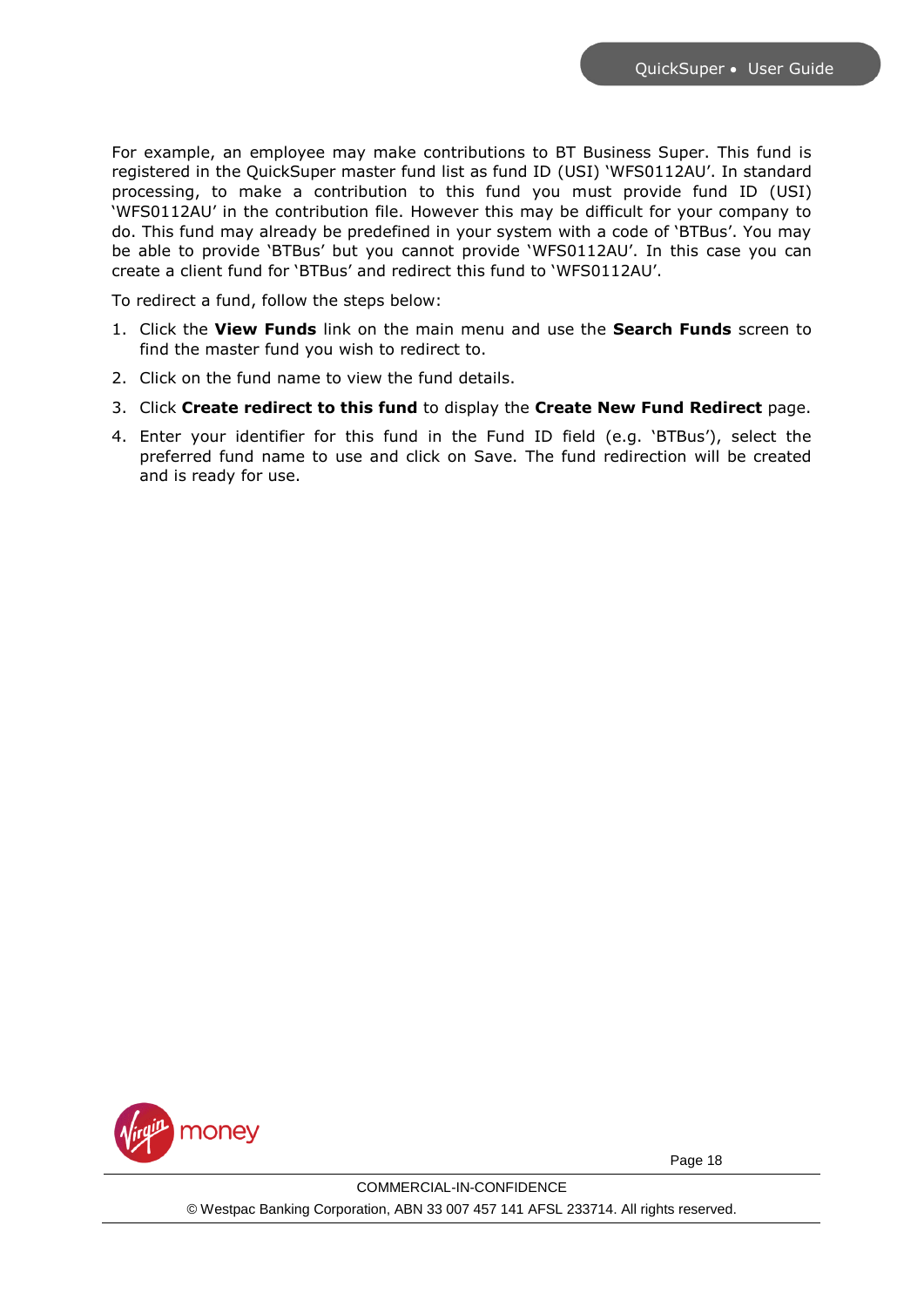### <span id="page-18-0"></span>**5 Contribution Entry Methods**

The way you enter contributions will depend on the contribution entry method your company has chosen. For more details refer to '[Contribution Entry Method](#page-9-0)' in the configuration section of this document (section [3.2\)](#page-8-2).

There are two types of contribution methods:

- **Create Online Contributions method**
	- 1. Register employees in QuickSuper
	- 2. Create new online contribution
	- 3. Authorise contributions (optional step)
	- 4. Pay for contributions
- **Upload Contribution File method**
	- 1. Create the contribution file
	- 2. Upload the contribution file
	- 3. Authorise the contribution file (optional step)
	- 4. Pay for contributions

For more information about the contribution entry method please read the document 'Entering Contributions'. This can be found after you sign in by clicking **Downloads** on the QuickSuper main menu.

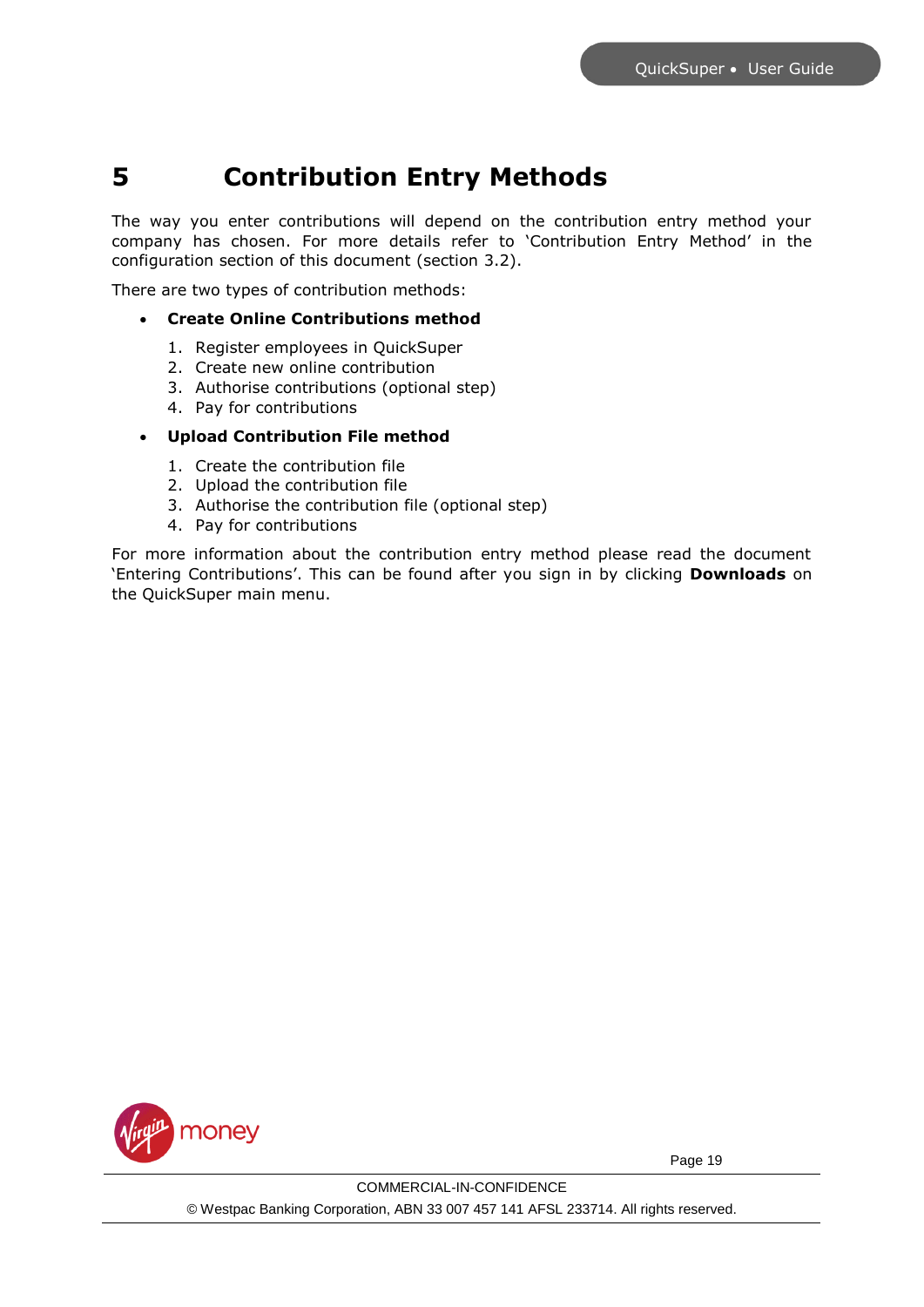### <span id="page-19-0"></span>**6 Payment Methods**

The way you pay for contributions will depend on the payment method your company has chosen. For more details refer to 'Payment Method' in the configuration section of this document (section [3.4\)](#page-10-1).

If you wish to change the payment method of an authorised file, you will need to first edit the file to remove it from an 'Authorised' status or delete the file. After changing the payment method, re-submit and authorise (if required) the file.

For more information about the available payment methods please read the document 'Paying for contributions'. This can be found after you sign in by clicking **Downloads** on the QuickSuper main menu.

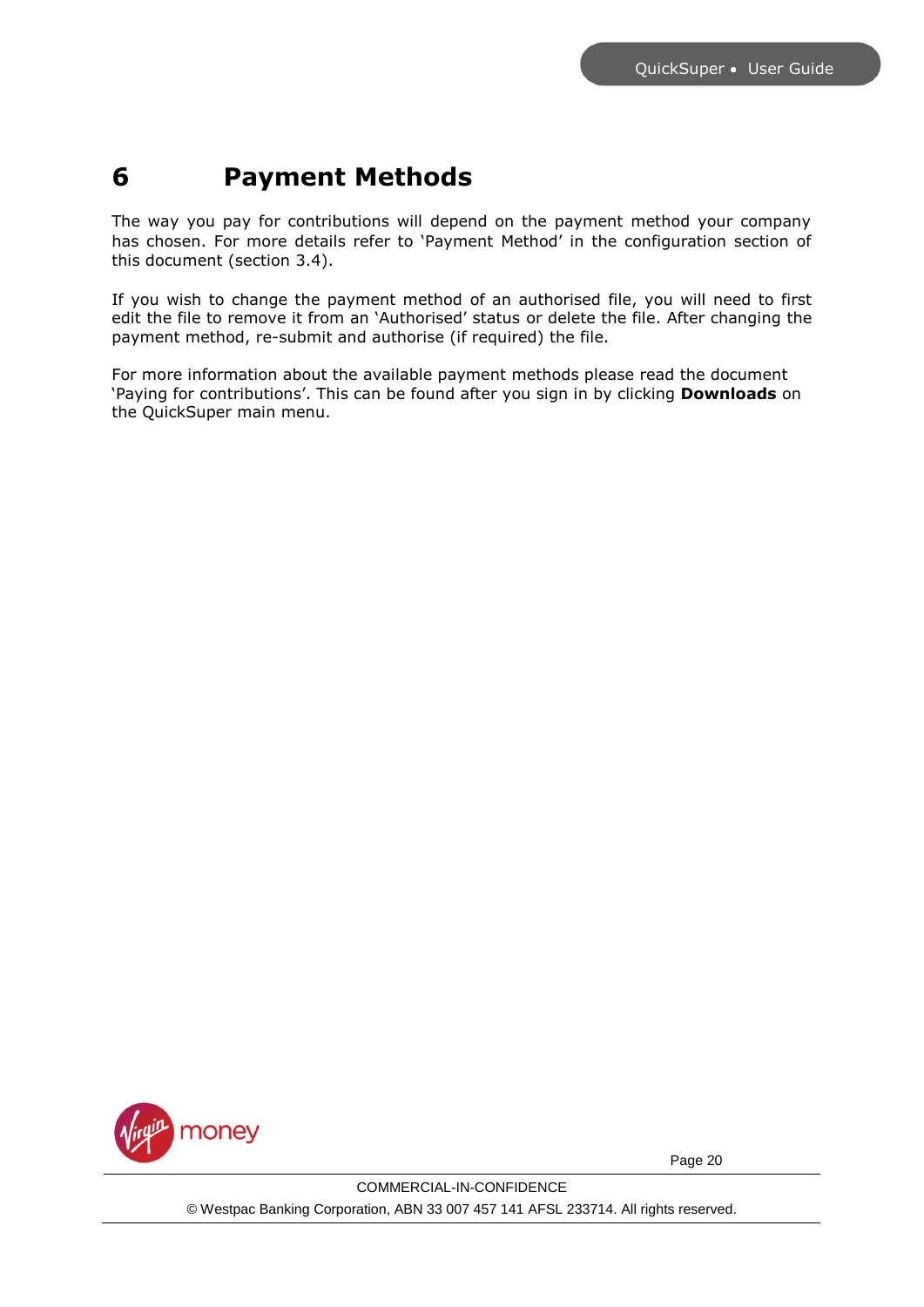## <span id="page-20-0"></span>**7 SuperStream**

### <span id="page-20-1"></span>**7.1 What is SuperStream?**

SuperStream is a government reform requiring employers to make super contributions by submitting data and payments electronically.

### <span id="page-20-2"></span>**7.2 QuickSuper is SuperStream compliant**

QuickSuper is compliant with the SuperStream standards. This means you can continue to submit contribution data and make payments to QuickSuper as you are currently. QuickSuper will then ensure that all data and money is provided to funds in accordance with the SuperStream Standards.

### <span id="page-20-3"></span>**7.3 View SuperStream messages**

To view SuperStream messages that have been sent to funds on your behalf, there is a new **SuperStream** menu item. Under the SuperStream menu you can click **View Messages** to view what has been sent on your behalf.

QuickSuper will send two types of SuperStream messages to Funds:

- **Contribution Transaction Request (CTR)** this is a standards compliant message to the Fund informing them of a payment and the associated member contributions for that payment. This message replaces the previously used paper or email based remittances.
- **Member Registration Request (MRR)** this is a standard compliant message informing the Fund of either a new member to their fund or changes to the details of an existing member of the fund. When you update your employee's details (or add a new employee) within QuickSuper, we will determine if the fund needs to be notified.

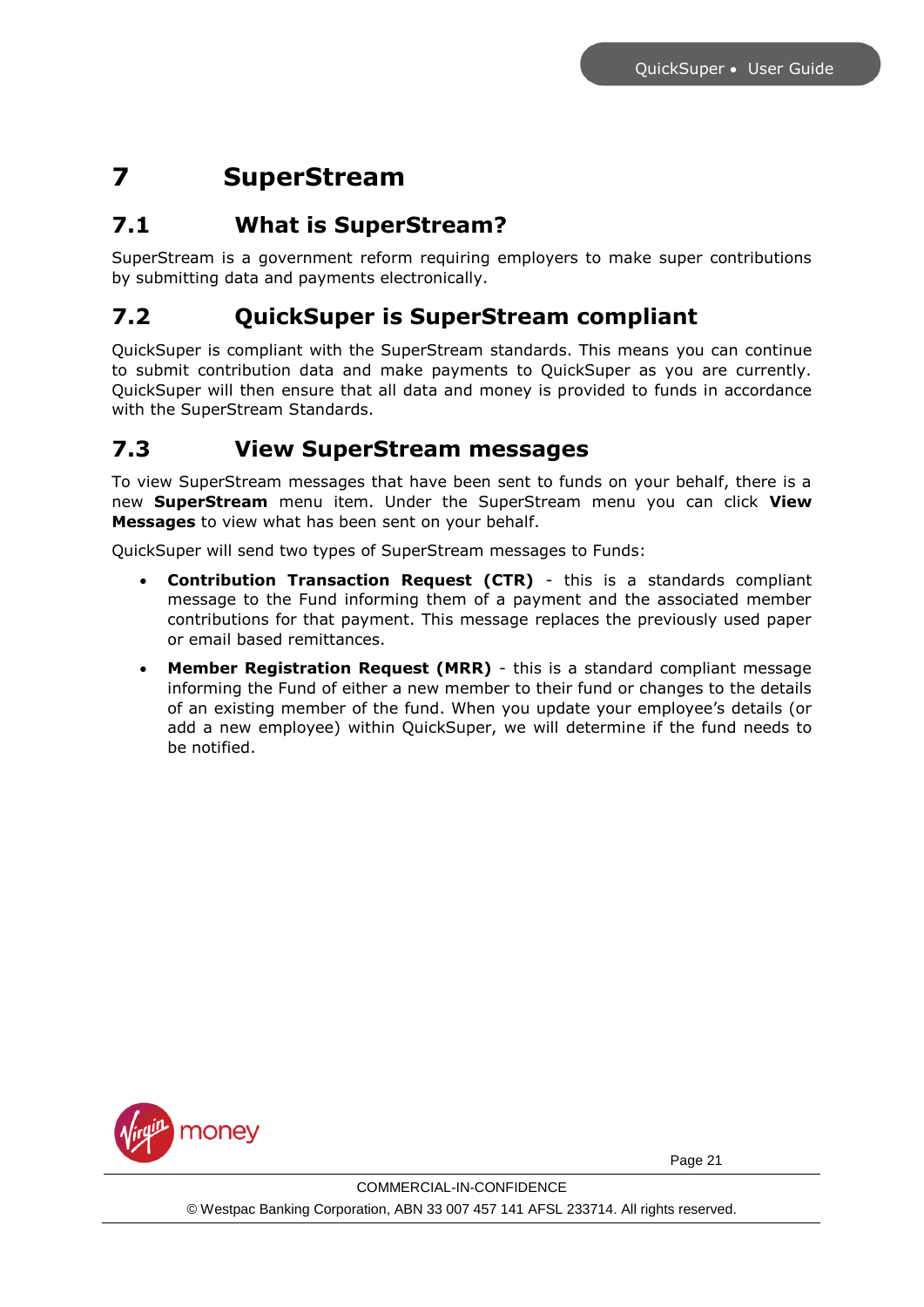### <span id="page-21-0"></span>**8 View Status and Reporting**

### <span id="page-21-1"></span>**8.1 Search contributions**

After you submit your contributions, QuickSuper will update the status of your contributions as significant events occur. For example, if you are using direct debit as a payment method and a contribution is made to a fund that accepts payment via direct credit the contribution status may change as follows:

- Received (after the contribution file is submitted)
- Employer Debited (after the employer is debited on day 1)
- Fund Credited (after the fund is credited on day 4)

QuickSuper provides search screens to help you track the status of your contributions. Click **Search Contributions** on the QuickSuper main menu to view the 'Search Contributions' page. There are two types of searches on this page:

- 1. Search for Employer Contributions. This search allows you to track contributions to a particular fund. Enter the fund name or fund ID into the 'Fund' field then click **Search**. A list of all the contributions that have been sent or are waiting to be sent to that fund will appear.
- 2. Search for Employee Contributions. This search allows you to track an individual employee contribution. Enter the payroll ID or surname into the 'Employee' field then click **Search**. A list of all the contributions for this employee will appear along with the current status of that contribution.

The difference between the terms 'employer contribution' and 'employee contribution' may be illustrated in the following example. If an employer makes a contribution for three employees (e.g. Adams \$500, Bolton \$400, Collins \$100) to the same fund in a given file, then the total contribution to the fund (e.g. \$1000) would be described in QuickSuper as an employer contribution and could be found using the 'Search for Employer Contributions' section. To find a single employee contribution (e.g. for 'Bolton'), you would use the 'Search for Employee Contributions' section.

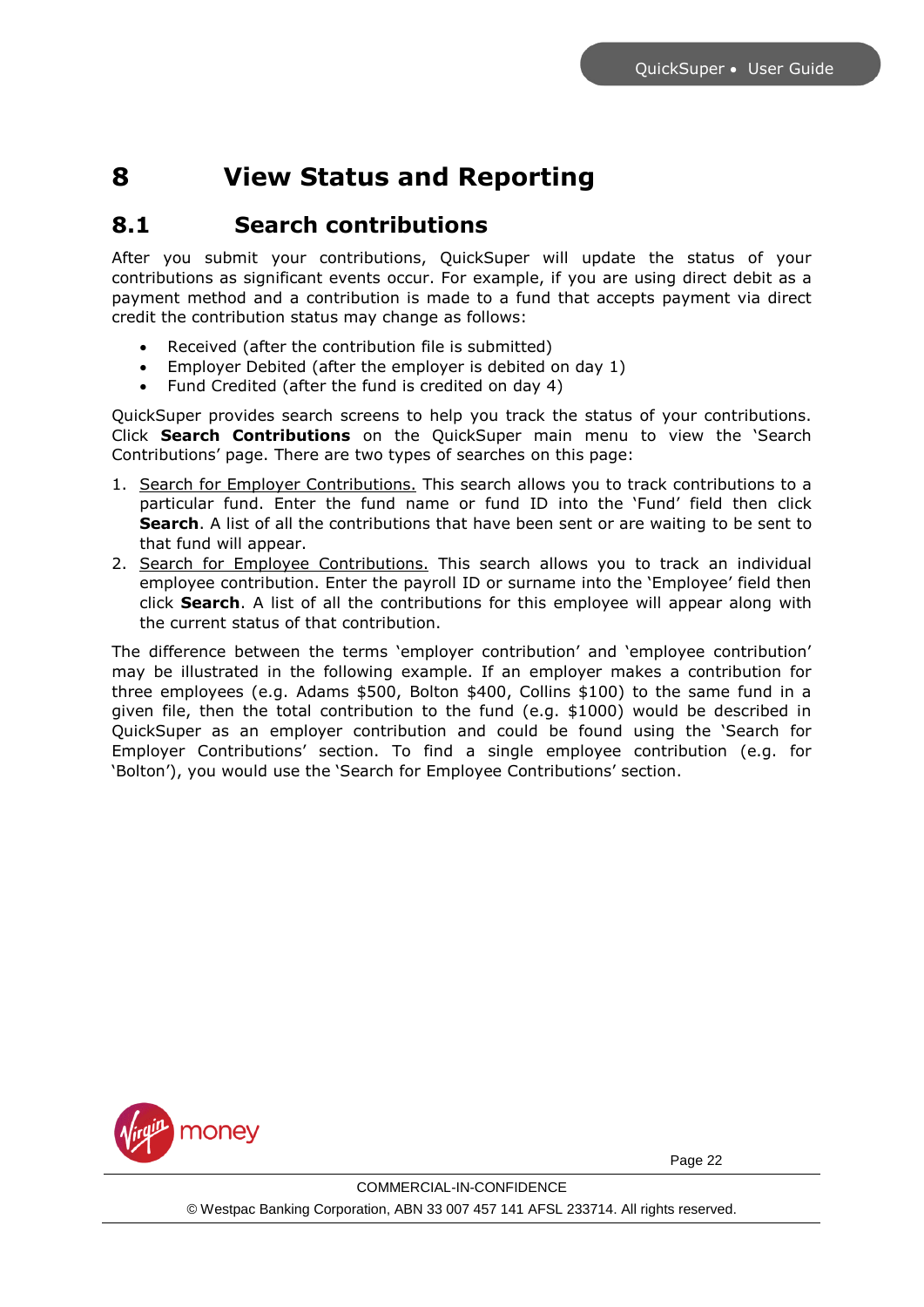### <span id="page-22-0"></span>**8.2 Search transactions**

The Search Transactions menu item allows you to search for financial transactions enacted on your bank account or outgoing payments to funds. These transactions may relate to multiple employee contributions. You may use this when reconciling your bank statement or reviewing cheques that have not as yet been deposited by the receiving fund. Clicking **Search Transactions** on the QuickSuper main menu to view the 'Search Transactions' page. There are two tabs available on this page:

- 1. 'Employer to/from QuickSuper' transactions
- 2. 'QuickSuper to Fund' transactions

### **8.2.1 Employer to/from QuickSuper**

The Employer to/from QuickSuper tab allows you to view and search for payments:

- You have made to the clearing house. This includes payments you have initiated to the clearing house and debits that the clearing house has made to your nominated account.
- The clearing house has made to your account. This includes payments where QuickSuper has returned money back to your account. This may be in the case of an unmatched payment or a fund return.

By default, the page will load any payments between your facility and the clearing house in the last 60 days. If you wish to specify additional search criteria, you can click the **Change Search** button.

### **8.2.2 QuickSuper to Fund**

The QuickSuper to/from Fund tab allows you to search for payments that QuickSuper has made to Superannuation Funds on behalf of your facility. This includes the following searches:

- 1. Search for Fund Payments. This section allows you to search for a specific payment to a fund, either using the bank reference included with the credit or the cheque number.
- 2. Search for Cheques Issued. This section allows you to search for cheques issued on behalf of your facility. An unpresented cheque is a cheque that has not been deposited by the fund. If you believe that an unpresented cheque has been lost, stolen or destroyed then you may request that the cheque is stopped and the money returned to you. After viewing a given cheque, click on the **Stop Cheque** button and follow the instructions on the screen to stop the cheque.

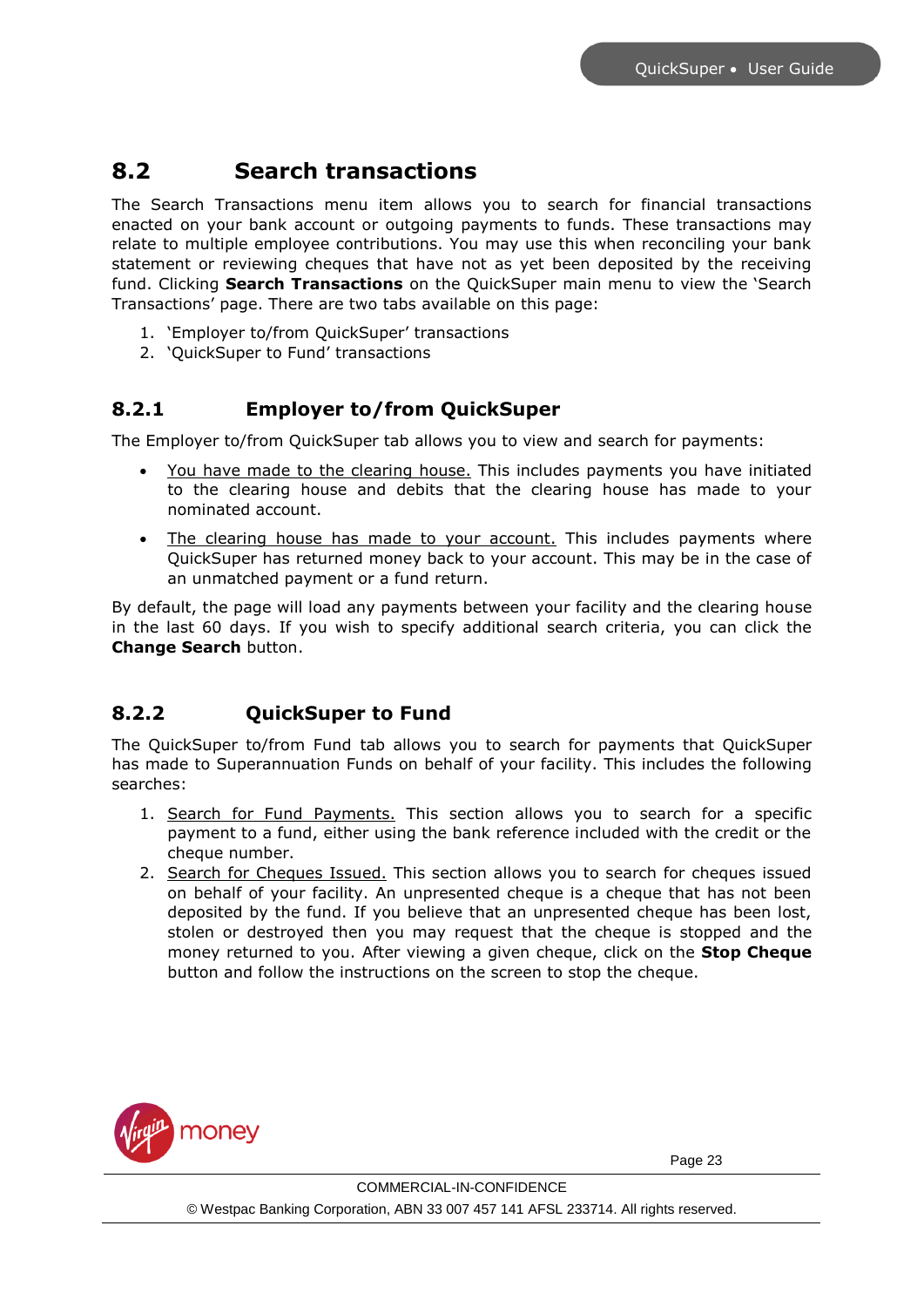### <span id="page-23-0"></span>**8.3 Reports menu**

QuickSuper allows you to download contribution reports. These reports provide a summary of your contributions.

To view your reports click **Reports** on the QuickSuper main menu. There are two types of reports available:

- 1. Contribution Summary. This report shows the total contribution amount and total number of contributions for each month within a selected period.
- 2. Monthly Contribution Report. This report shows a breakdown of contribution details within a selected period.

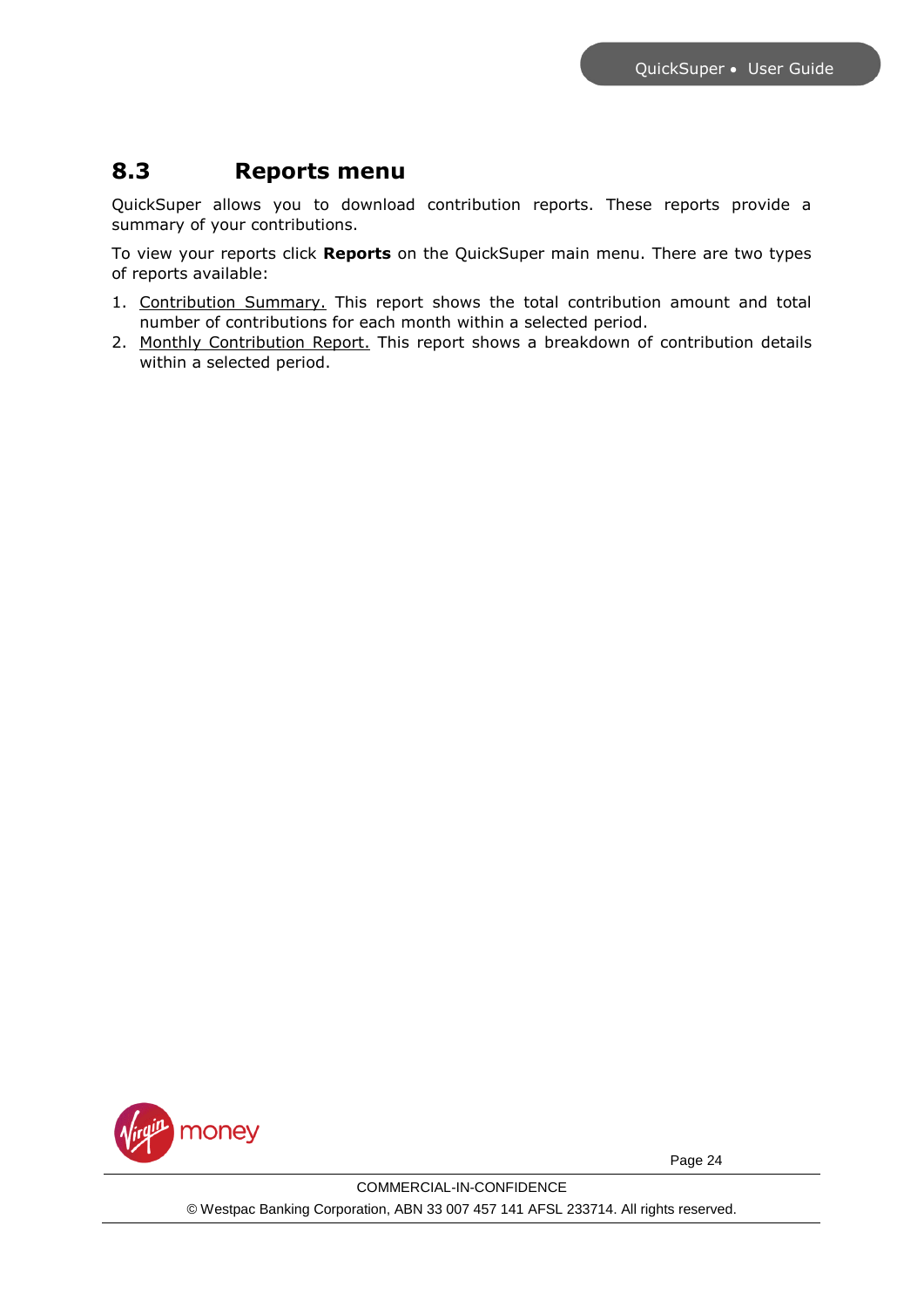## <span id="page-24-0"></span>**9 Employee Data**

Depending on the contribution entry method selected, the Employee data stored within QuickSuper will have different implications.

- If you have chosen the 'create online contributions' method, you must first register employees in QuickSuper before you can utilise the 'create online contributions' method. The employees registered in QuickSuper will generate the contribution grid for contribution data entry. All employee information sent to relevant funds will be based on the employee data stored within QuickSuper.
- If you have chosen the 'upload contribution file' method, employees' information will be automatically generated and updated when you submit a contribution file. The employee data stored within QuickSuper will serve as a reference point to for Incomplete File Alerts. For more information about Incomplete File Alerts please read the document 'Entering contributions'. This can be found after you sign in by clicking **Downloads** on the QuickSuper main menu.

### <span id="page-24-1"></span>**9.1 Registering Employees in QuickSuper**

There are three ways to register and maintain employee information in QuickSuper.

- 1. Use QuickSuper screens to register employees individually.
- 2. Use the Upload Employees function to register multiple employees at once
- 3. Upload a Contribution File (as part of the contribution entry method) to register and update all the employees contained in that file to the QuickSuper system

### **Use QuickSuper screens to register employees individually.**

The following steps describe how to use QuickSuper screens to register employees individually:

- 1. Go to the 'Search Employees' page. If you have a single employer facility this is done by clicking **View Employees** on the QuickSuper main menu. If you have a multiple employer facility this is done as follows:
	- Click **View Employers** on the QuickSuper main menu.
	- Select the radio button next to the employer then click **View Employees**. (Note, if you cannot see the employer you will need to first register the employer in QuickSuper. To do this click **Create New Employer**.)
- 2. On the 'Search Employees' page click **Create New Employee**.
- 3. On the 'Add Employee' page, enter the employee details then click **Save**.
- 4. On the 'Add Fund Membership' page, you can either use the default fund by clicking on **Use Default Fund** or use a non-default fund by entering the nondefault fund details.
- 5. On the 'Employee Details Edit Fund Membership' page, you can populate the employee's membership details. If the contribution amounts for the employee will

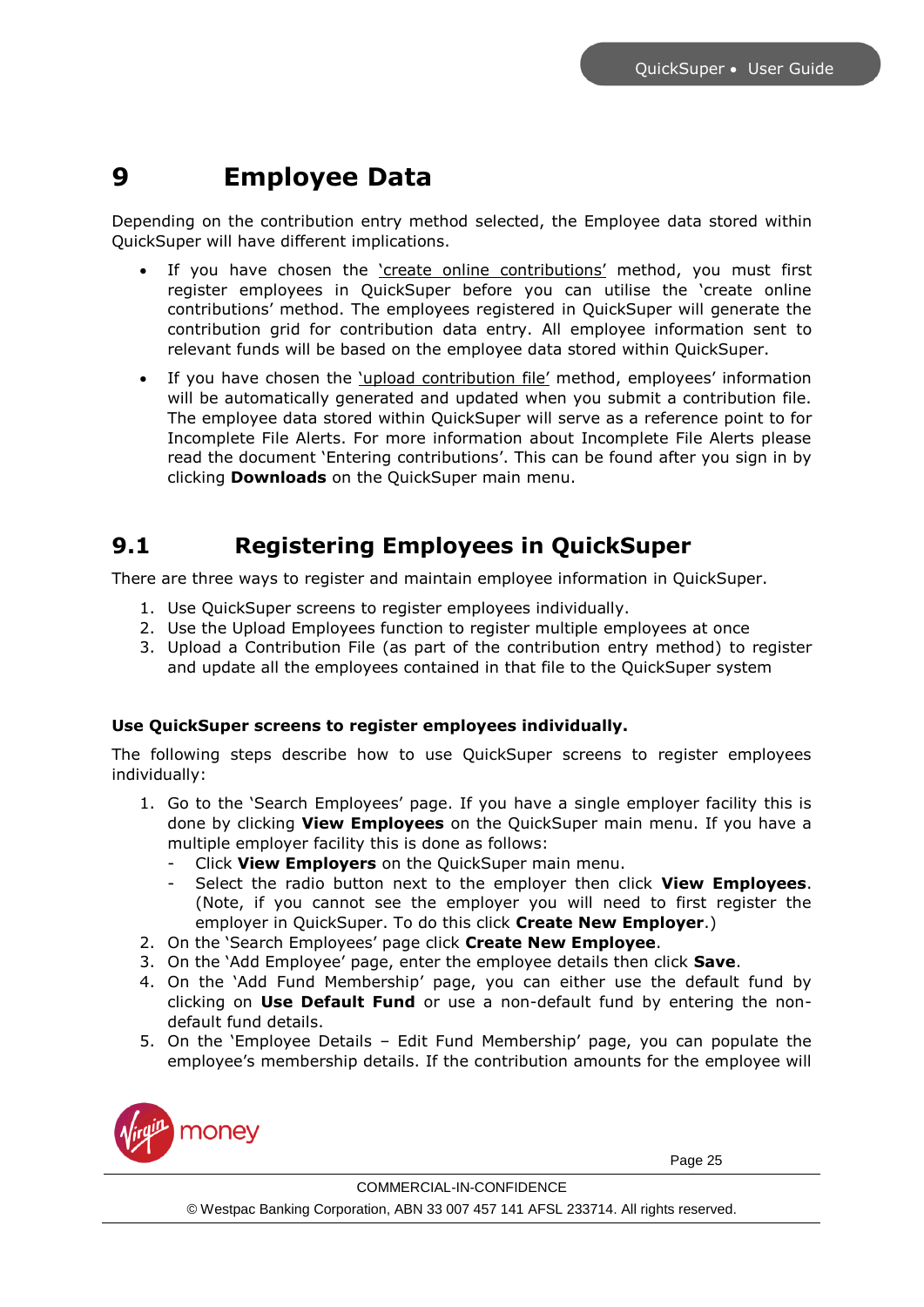be the same for every contribution period, you should complete the 'Default Contribution Amounts' section as well. This will save you time when you create the online contribution. Click **Save**.

6. You have now registered one employee. Repeat the above steps to register another employee.

To edit an employee's details you will need to click on **View Employees** > **View Details** > **Edit Employee**. You will be asked to confirm the change and can input a reason for change to enrich the Audit History.

#### **Use the Upload Employees function to register multiple employees at once**

The following steps describe how to upload a file to register multiple employees at once:

- 1. Go to the 'Downloads' page. This is done by clicking **Downloads** on the QuickSuper main menu.
- 2. On the 'Downloads' page click **Employee Upload File Specification (v2)** to download the file specification. This specification explains how populate your employee file.
- 3. On the 'Downloads' page click **Employee Upload File Starter** to download the employee starter file. You do not have to use this file, but you may find it helpful as it is pre-populated with the file header. All you need to add is the employee details.
- 4. Populate your employee file with all your employee's details.
- 5. Go to the 'Upload Employees' page. This is done by clicking **Upload Employees** on the QuickSuper main menu.
- 6. Follow the instructions on the 'Upload Employees' page then click **Upload Employee File**.
- 7. The 'Employee File Progress' page will appear. It will initially show the file has a status of 'Uploading'.

If there are no errors with the file, the status will be 'Awaiting User Confirmation'. **Note:** the employees have not been uploaded at this stage. You must click **Confirm** to complete the upload.

- 8. The 'Employee File Progress' page will show a status of 'Committing Changes'.
- 9. When the 'Employee File Progress' page shows a status of 'Success' it means your file has been successfully uploaded.

#### **Upload a Contribution File (as part of the contribution entry method) to register and update all the employees contained in that file to the QuickSuper system**

This is automatically completed as part of the upload contribution file process (contribution entry method).

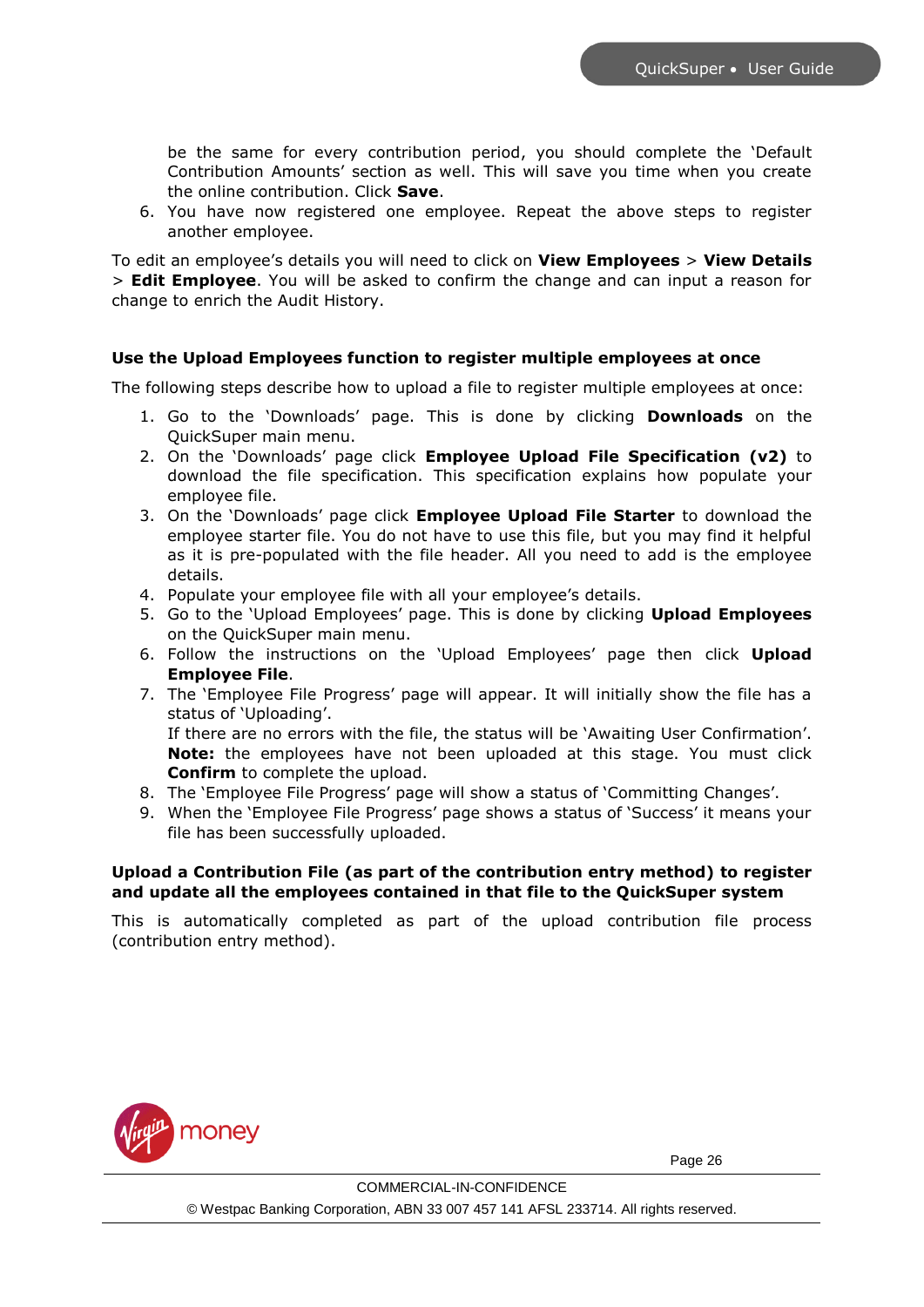### <span id="page-26-0"></span>**9.2 Member Registration Requests**

As part of the SuperStream requirements, the QuickSuper clearing house will send out Member Registration Request (MRR) messages to superannuation funds. The clearing house will only generate MRRs for employees who are linked to funds which:

- appear on the Fund Validation Service (which is mostly APRA regulated retail and industry super funds;
- are set up as a default fund to the employer (see 'Section [3.6](#page-12-0) [Fund](#page-12-0)  [Relationships](#page-12-0)' for more information about nominating default funds)
- are ready to receive SuperStream messages

**Note:** The clearing house will not send MRRs to self-managed super funds.

The following events will trigger the generation of MRRs:

When you add or update an employee

Employee updated. A member registration will be sent to the applicable funds.

When you establish a new fund membership

Fund Membership created. A member registration will be sent to the fund.

When you edit an existing fund membership

Fund Membership updated. A member registration will be sent to the fund.

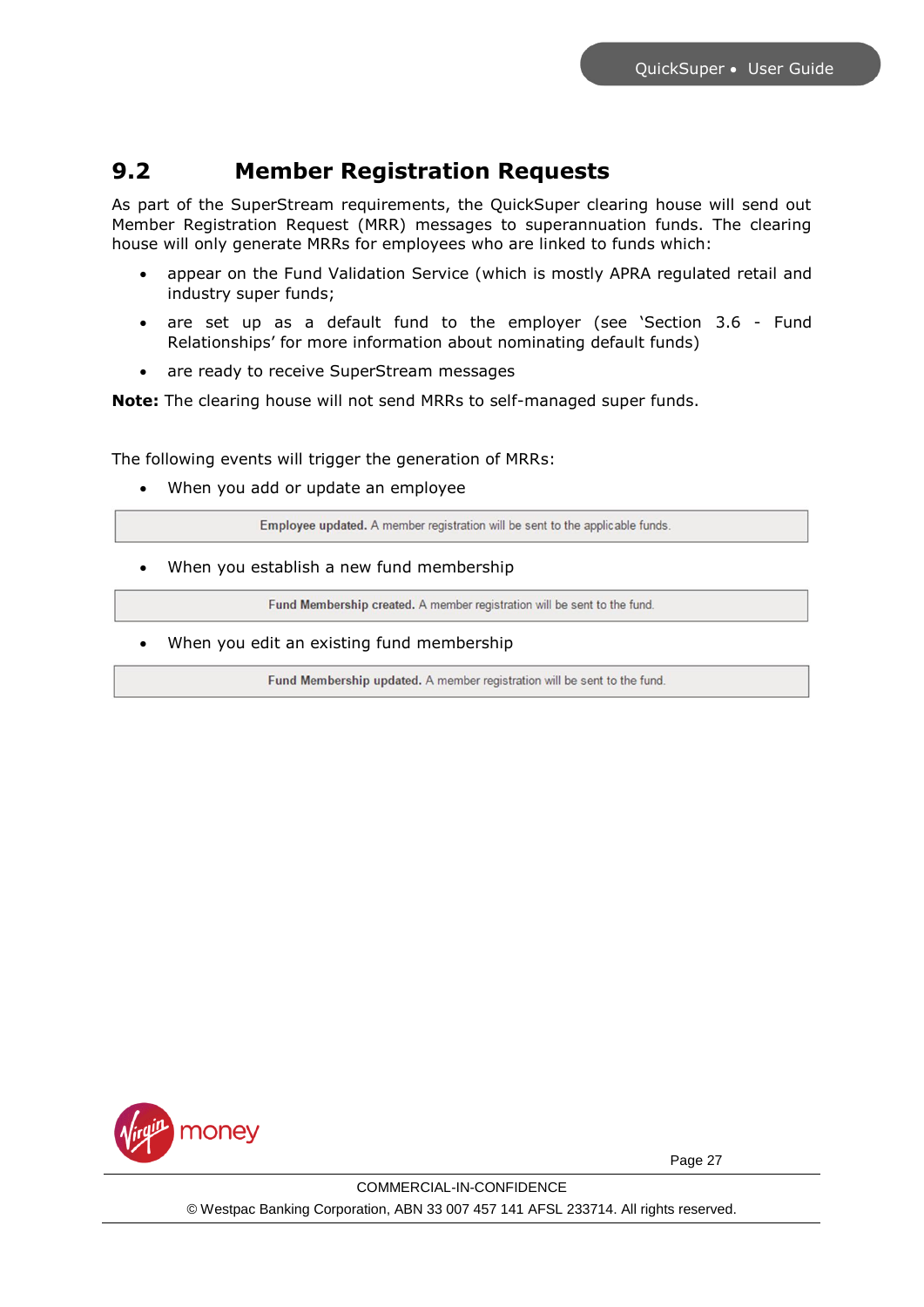### <span id="page-27-0"></span>**10 Administration**

Administration allows you to change settings within the QuickSuper application. Some of the following components have been covered off in Section 3.

**Company Details** This option allows you to update your company contact details that will be used for all correspondence.

**Preferences** This option allows you to edit preferences such as Authorisation Model; Contribution Entry method; Contribution File Format; Contribution File Date Format; and Payment Accounts. More detail on Contribution Entry Method and Authorisation in Section 3.2 and Section 3.3 respectively.

**Payment Method** This option allows you to edit the method you pay for your contributions. More detail in Section 3.4

**Default Settlement A/C** This option allows you to set a default account for employers or credited when contributions are to be returned that could not be allocated at an employer level. More detail in Section 3.5

**Billing A/C** This option allows you to set the account to be debited for QuickSuper fees and charges.

**Fees and Charges** This option shows the fees and charges applicable when using QuickSuper.

**Fund Relationships** This option allows you to set a default fund to be used in entering employee data. You can also allocate a fund employer identifier or plan number to a fund by creating a fund relationship. (Under a 'Multiple Employer' facility, this can be accessed under 'Employers')

**Users** This option allows you to add or edit other users within your company. Rights can be assigned to determine the level of access required. A reset password facility is also provided in the event that a user within your company has forgotten their password or locked their account. More detail in Section 3.5

**My Details** This option allows you to change your own login account details such as your email address and other contact information. You may also change your password to access this system.

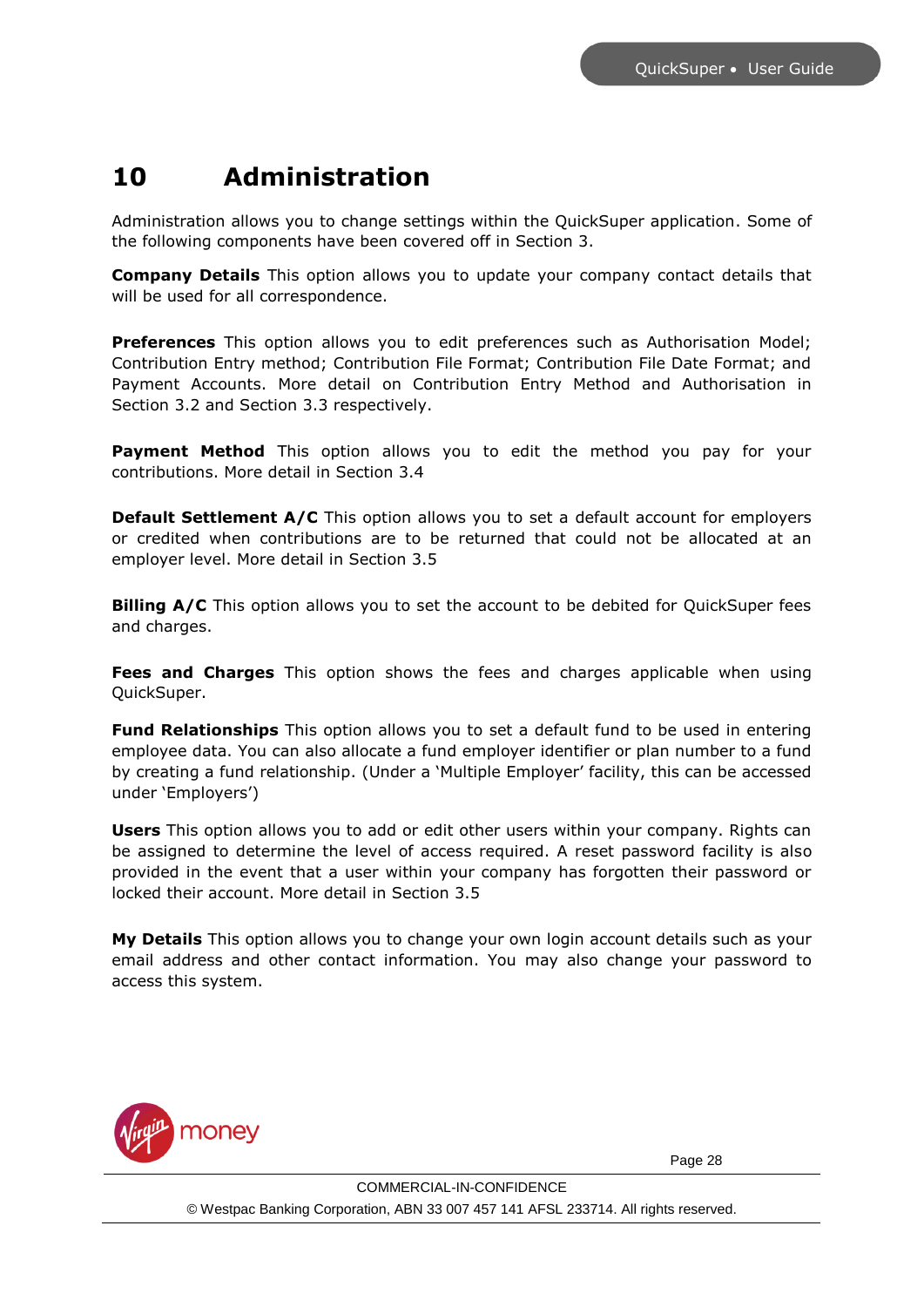**Audit** This option displays a list of actions performed by users within your company for traceability. Whenever an important event occurs in QuickSuper an audit event is created to summarise the change. For example, an audit event may be created when:

- A new user is created
- A user's password is changed
- An online contribution is submitted
- A contribution file is uploaded
- A contribution is authorised
- A company preference is changed

The audit event captures information such as what the change was, when the change was made and who made the change.

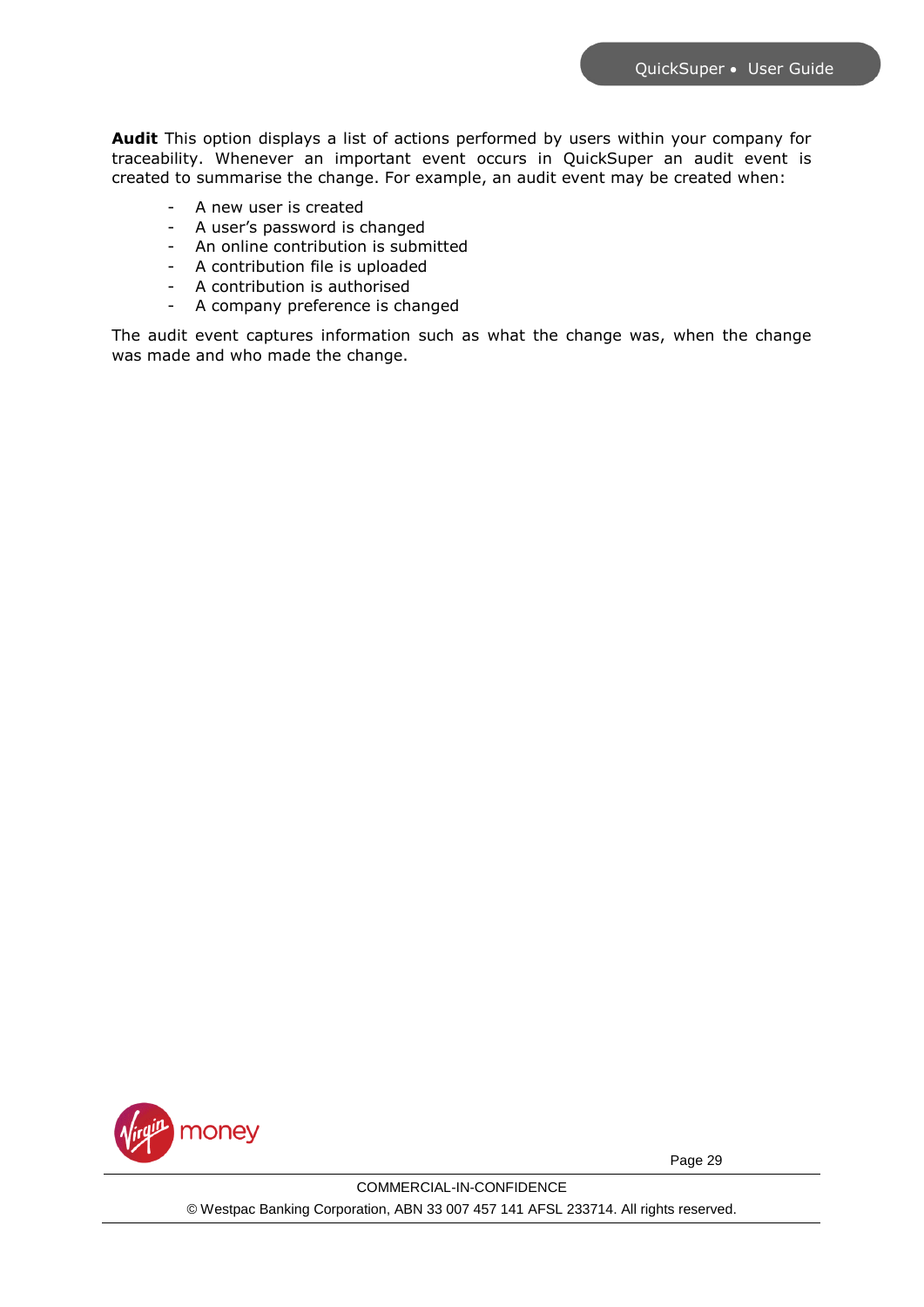## <span id="page-29-0"></span>**11 Frequently Asked Questions (FAQs)**

In addition to the following FAQs, please refer to FAQs section in other relevant guides including 'Entering Contributions' and 'Paying for contributions'.

### <span id="page-29-1"></span>**11.1 Does QuickSuper cater for all Super Funds?**

Yes. QuickSuper caters for all super funds (Retail, Industry, Public Sector, Corporate, and Self-managed) registered in Australia that can accept payment via direct credit or cheque.

### <span id="page-29-2"></span>**11.2 Do I need to bank with Westpac in order to use QuickSuper?**

No. You can bank with any Australian financial institution using an account that allows direct debits.

### <span id="page-29-3"></span>**11.3 Can payments be scheduled to recur automatically?**

No. Contributions for each pay period must be entered each time. However, for those customers using the 'create online contributions' method, you may enter default contribution amounts per employee to simplify the process each time.

### <span id="page-29-4"></span>**11.4 Under a Multiple Employer Facility, can I create users limited to certain Employers?**

No. There is no segregation of user rights based on Employers. User rights are based on actions that can be undertaken in QuickSuper. These include:

- Upload Contribution Files
- Create Online Contributions
- Cancel Contributions
- Authorise Contributions
- Manage Unmatched Payments
- Stop Cheques
- Search Files and Transactions
- Edit Funds
- Edit Employers
- Edit Employees
- Edit Company Details
- Edit Users

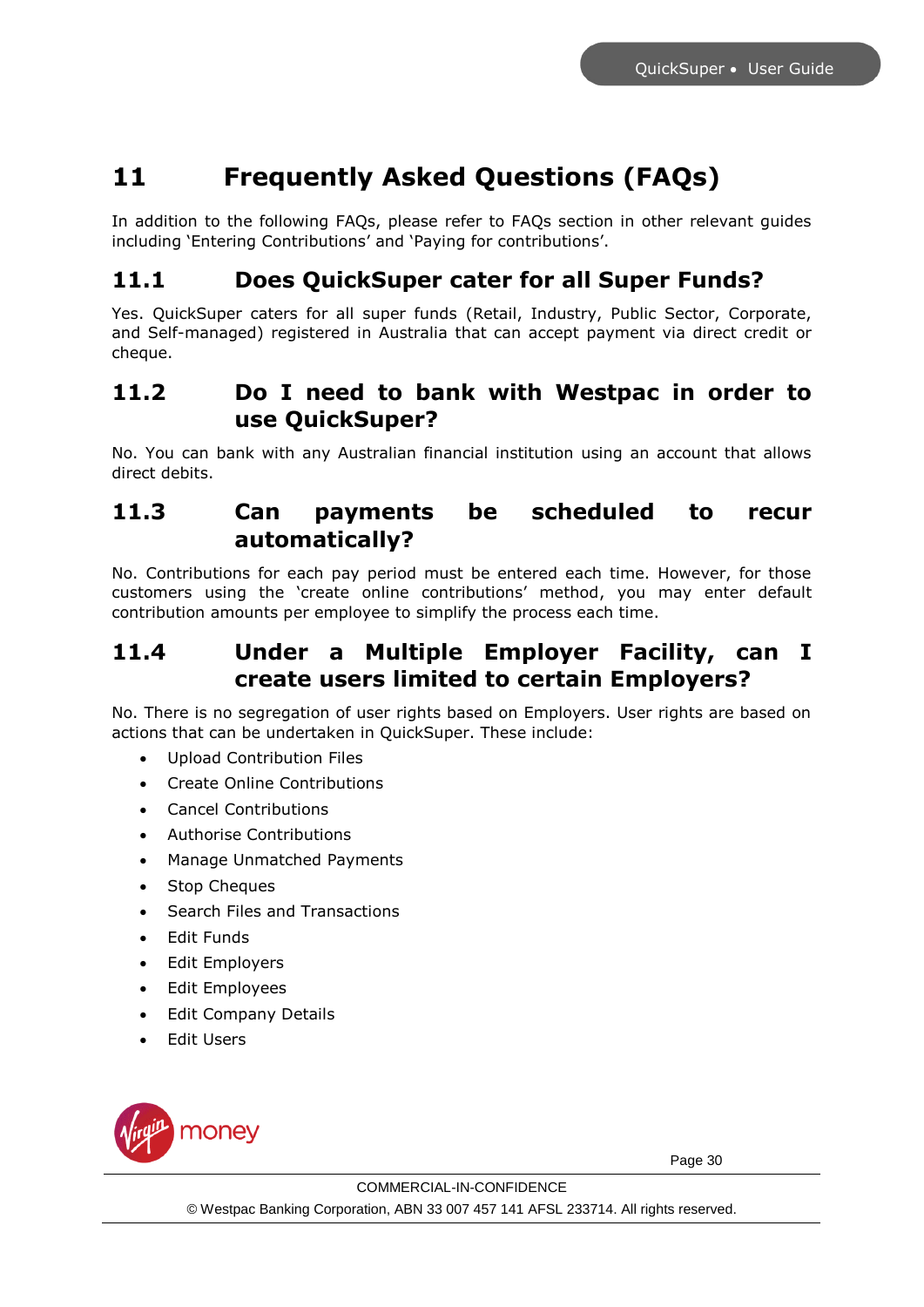### <span id="page-30-0"></span>**11.5 What email notifications will I receive from QuickSuper around contribution processing?**

The following events will create an email notification:

- Contribution Authoriser when the user clicks on 'Notify Authorised User' button, this email is sent to the authoriser.
- Contribution Awaiting Authorisation In the 'Contribution Preferences', if the chosen 'Authorisation Model' is 'Single Authorisation' or 'Double Authorisation' and when a contribution is in 'Awaiting Authorisation' status, the authorisers get sent this email as a reminder on the first business day of every week, until they action the authorisation process or cancel the contribution.
- Contribution Awaiting Payment If the chosen payment method for the contributions is 'EFT' and if one or more of the contributions are awaiting payments, this reminder email is sent out on the first business day of every week until the payment is completed or the contribution is cancelled.
- Contribution Not Submitted If one or more contributions are not submitted, this email is sent as a reminder on the first business day of every week until the contributions are submitted or cancelled
- Employer Remittance when contributions to funds fails, the money is remitted back to you and the remittance details are contained in this email
- Employer Credit Failed when QuickSuper attempts to remit the money back to you and the credit to your account fails
- Employer Debit Failed when the debit from your account fails due to reasons such as account being closed, or not sufficient funds etc.
- Employer Debit Invalid when the debit from your account fails due to reasons such as client or employer being inactive
- Unmatched Payment Notification when you have made payments to QuickSuper towards contributions but the payments could not be matched with the contributions data
- Cheque Stop Unsuccessful when a request has been made to QuickSuper to stop a cheque and QuickSuper failed to stop the cheque
- Unpresented Cheques monthly reminder email on any cheques older than 30 days that were not presented

### <span id="page-30-1"></span>**11.6 Why don't I see any SuperStream messages sent on my behalf?**

Between now and  $1<sup>st</sup>$  July 2015, Superannuation Funds are undergoing induction to the SuperStream network. This means that they may be only able to accept contributions from a small number of employers during the initial phase and ramp up volumes to include more employers as they progress through their induction plans.